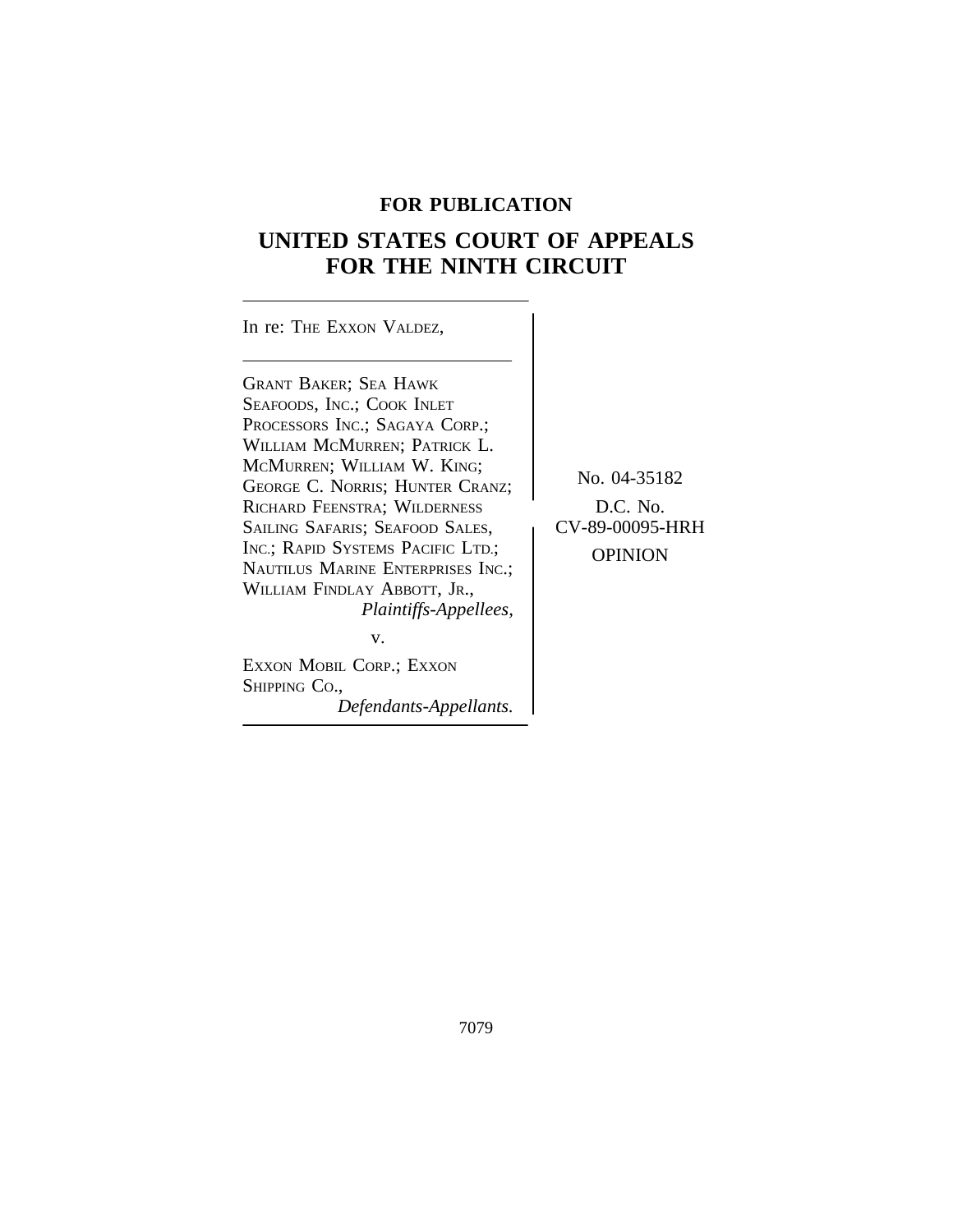In re: THE EXXON VALDEZ, GRANT BAKER; SEA HAWK SEAFOODS, INC.; COOK INLET PROCESSORS INC.; SAGAYA CORP.; WILLIAM MCMURREN; PATRICK L. MCMURREN; WILLIAM W. KING; GEORGE C. NORRIS; HUNTER CRANZ; No. 04-35183<br>RICHARD FEENSTRA: WILDERNESS RICHARD FEENSTRA; WILDERNESS<br>SAILING SAFARIS; SEAFOOD SALES, CV-89-00095-HRH INC.; RAPID SYSTEMS PACIFIC LTD.; NAUTILUS MARINE ENTERPRISES INC.; WILLIAM FINDLAY ABBOTT, JR., *Plaintiffs-Appellants,* v. EXXON MOBIL CORP.; EXXON SHIPPING CO., *Defendants-Appellees.*

> Appeal from the United States District Court for the District of Alaska H. Russel Holland, District Judge, Presiding

Argued and Submitted December 15, 2008—Pasadena, California

Filed June 15, 2009

Before: Mary M. Schroeder, Andrew J. Kleinfeld and Sidney R. Thomas, Circuit Judges.

Opinion by Judge Schroeder; Partial Concurrence and Partial Dissent by Judge Kleinfeld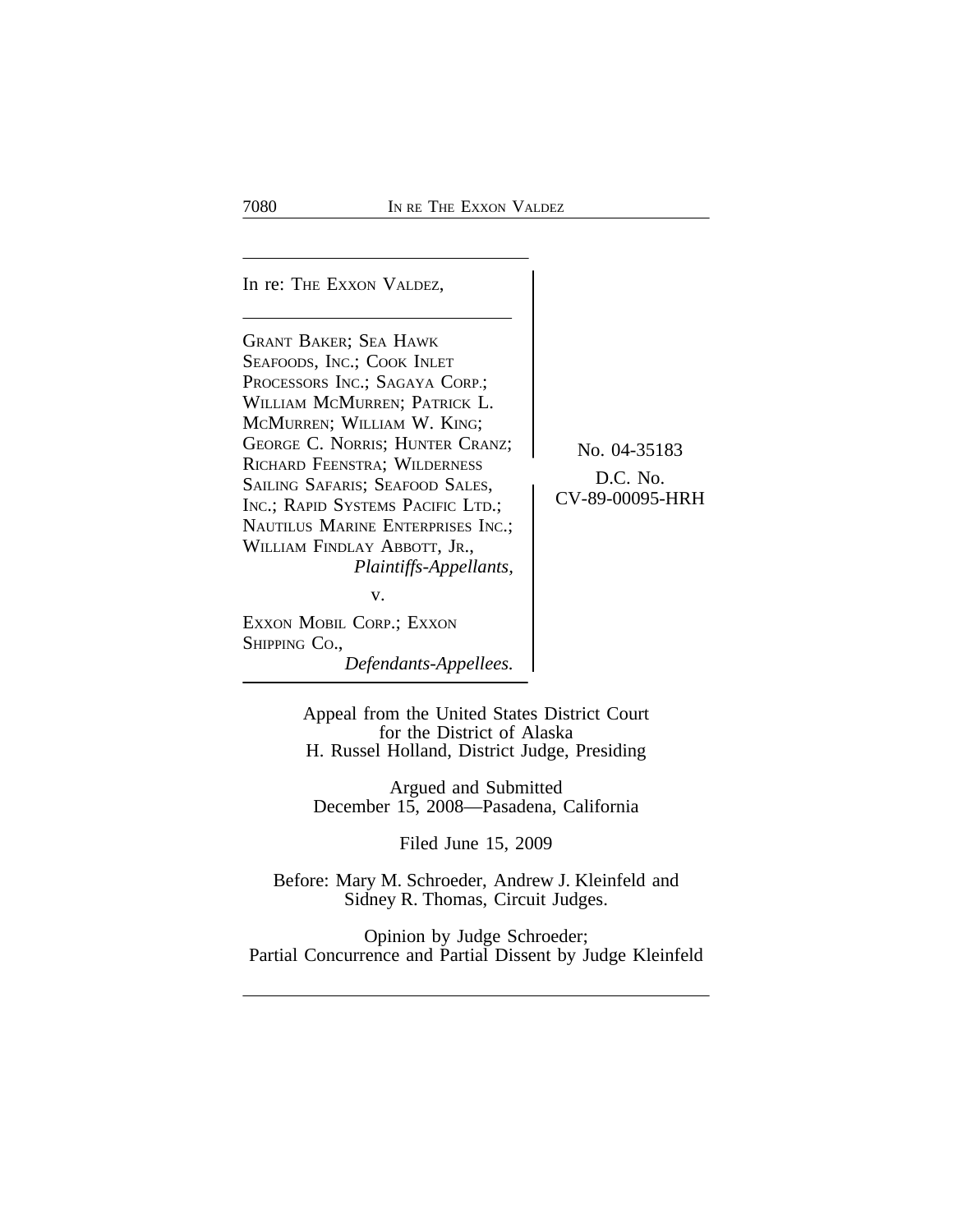### **COUNSEL**

Jeffrey L. Fisher, Davis Wright Tremaine LLP, Stanford, California, for the plaintiffs-appellees-appellants.

Jonathan Hacker, O'Melveny & Myers LLP, Washington, DC, for the defendants-appellants-appellees.

#### **OPINION**

SCHROEDER, Circuit Judge:

This epic punitive damage litigation arising from the 1989 wreck of the Exxon Valdez is before us once again. This time it is after the United States Supreme Court remanded the case to us to decide issues related to interest and appellate costs. Order in *Exxon Shipping Co. v. Baker*, No. 07-219 (S. Ct. filed June 25, 2008). The remand followed the Court's 5-3 decision that, under maritime law, the maximum ratio of punitive damages to compensatory damages is 1-1. *Exxon Shipping Co. v. Baker*, 128 S. Ct. 2605, 2633 (2008). On the issue of the availability of vicarious liability for punitive damages under maritime law, the Court was evenly divided and thus left in place our 2001 decision that punitives are available under precedents binding on this court. *Id.* at 2616; *see In re Exxon Valdez*, 270 F.3d 1215,1233-36 (9th Cir. 2001) (citing *The Amiable Nancy*, 16 U.S. (3 Wheat) 546 (1818)); *Protectus Alpha Navigation Co., Ltd. v. N. Pac. Grain Growers, Inc.*, 767 F.2d 1379 (9th Cir. 1985)).

The parties have now stipulated to the entry of judgment against the defendant Exxon and in favor of the plaintiffs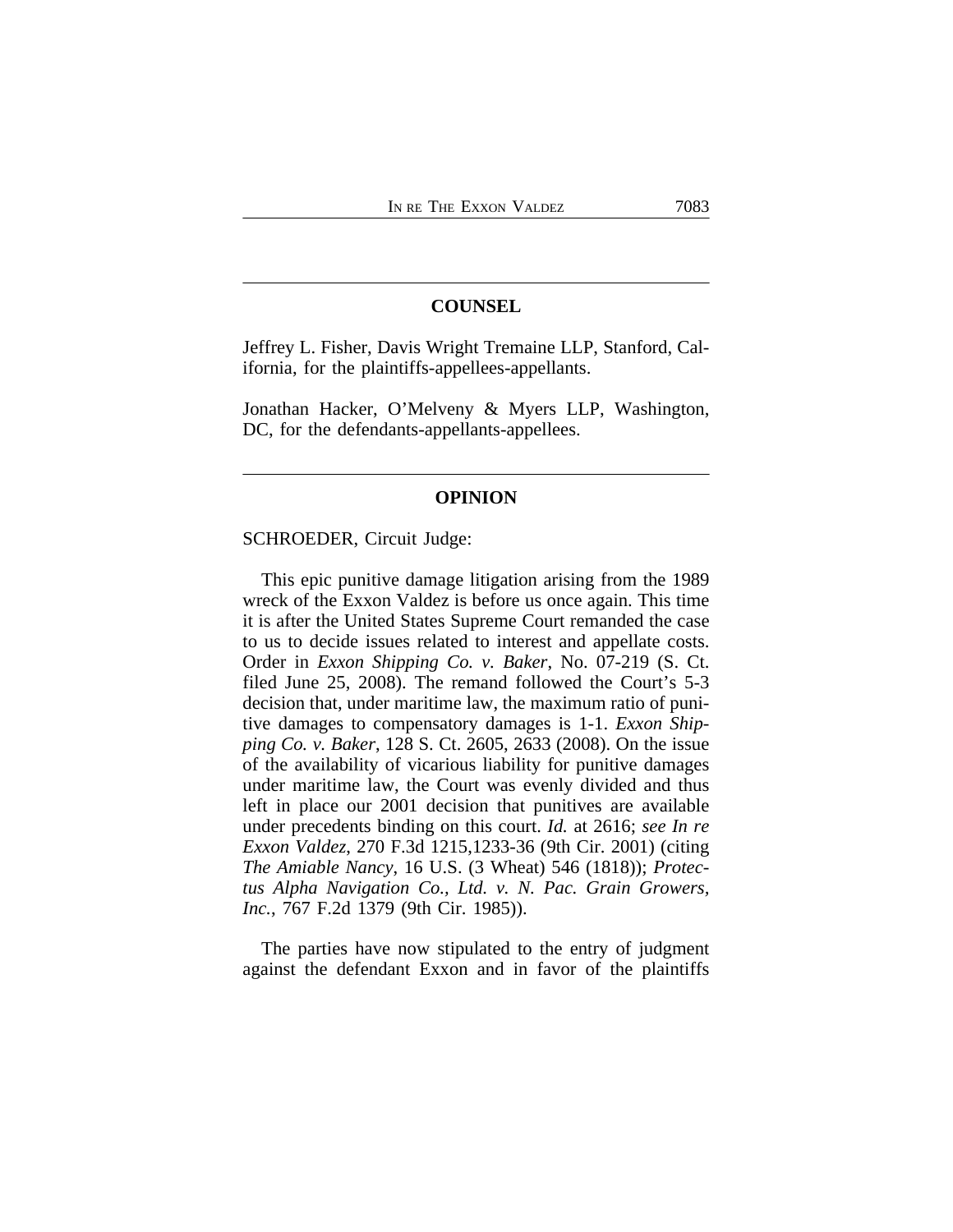Baker *et al.* in the amount of \$507.5 million, representing the amount the plaintiffs were awarded as compensatory damages for the income they lost as a result of the massive oil spill. This judgment achieves the 1-1 ratio the Supreme Court deemed appropriate. We delayed issuance of the mandate at the parties' request and asked for supplemental briefing and argument on the issues the Supreme Court left unanswered: interest and costs.

#### *Interest*

**[1]** The issue with respect to interest is whether interest on the \$507.5 million should run from the date of the original judgment, entered in 1996, or whether interest should run only from the 2008 date that we entered judgment for plaintiffs in the wake of the Supreme Court's decision. Exxon, of course, argues for the later date; plaintiffs, for the earlier.

**[2]** There is no dispute that post-judgment interest must be awarded, because 28 U.S.C. § 1961 provides that interest:

shall be allowed on any money judgment in a civil case recovered in a district court . . . . Such interest shall be calculated from the date of the entry of the judgment, at a rate equal to the coupon issue yield equivalent (as determined by the Secretary of the Treasury) of the average accepted auction price for the last auction of fifty-two week United States Treasury bills settled immediately prior to the date of the judgment.

28 U.S.C. § 1961 (1994 & Supp. II 1996). The Supreme Court has explained that the "purpose of post-judgment interest is to compensate the successful plaintiff for being deprived of compensation for the loss from the time between the ascertainment of the damage and the payment by the defendant." *Kaiser Aluminum & Chem. Corp. v. Bonjorno*, 494 U.S. 827,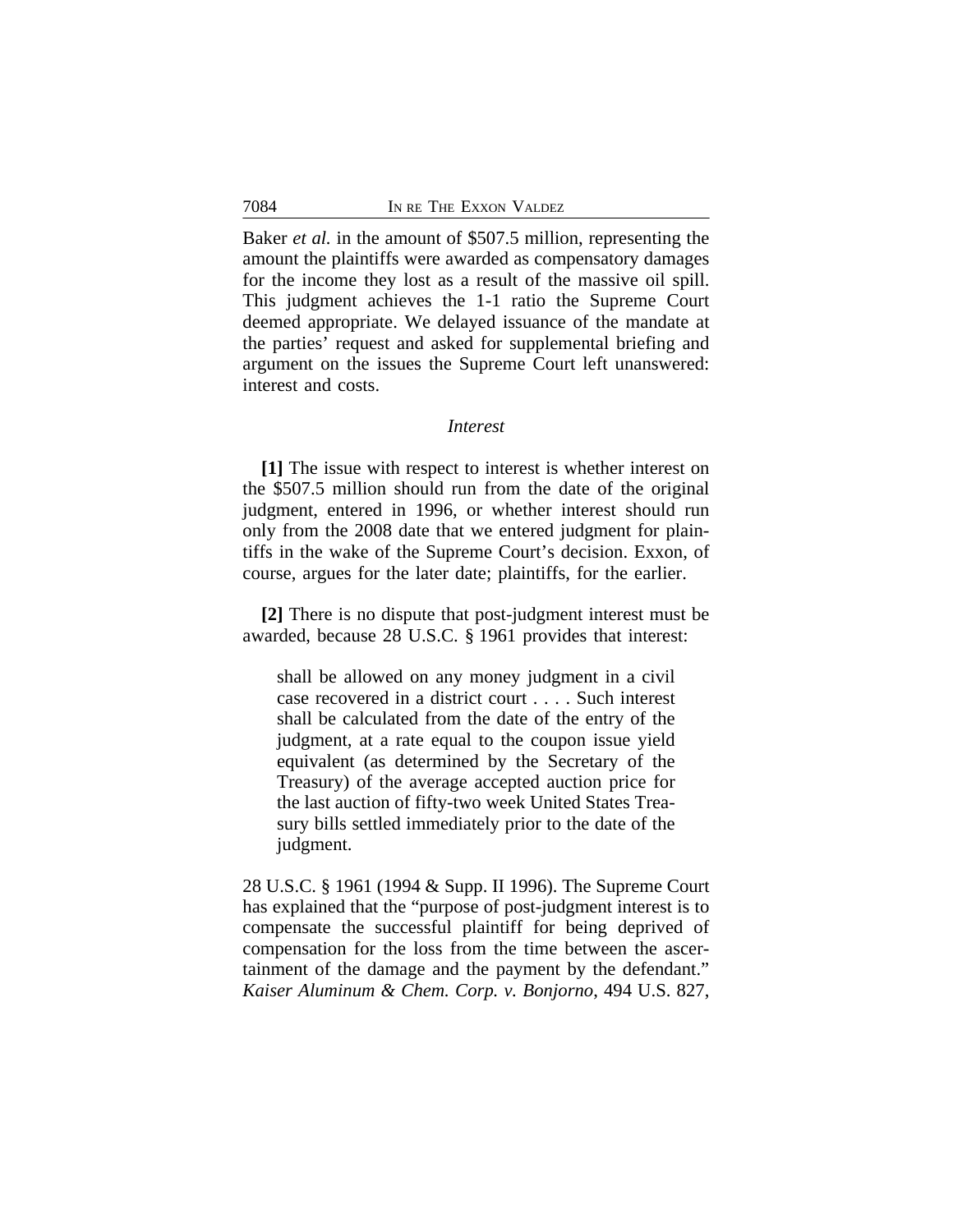835-36 (1990) (quoting *Potelo v. Consol. Rail Corp.*, 826 F.2d 1270, 1280 (3d Cir. 1987)).

**[3]** The issue here arises because the final \$507.5 million judgment of punitive damages represents a substantial reduction of the original district court judgment. Where a damages award has been remitted, Federal Rule of Appellate Procedure 37(b) gives an appellate court discretion as to whether to allow interest to run from the date of the original judgment, or from the date of the remitted judgment. Rule 37(b) specifically provides as follows: "If the [appellate] court modifies or reverses a judgment with a direction that a money judgment be entered in the district court, the mandate must contain instructions about the allowance of interest." Fed. R. App. P. 37(b).

**[4]** Interest accrues on the reduced amount, not on the higher amount that was vacated or remitted. *Planned Parenthood of Columbia/Willamette Inc. v. Am. Coal. of Life*, 518 F.3d 1013 (9th Cir. 2008). In *Planned Parenthood*, we explained the framework for determining the allowance of interest:

Post-judgment interest must run from the date of a judgment when the damages were supported by the evidence and meaningfully ascertained. We may reverse and remand a judgment without concluding that it is erroneous or unsupported by the evidence. When the legal and evidentiary basis of an award is thus preserved, post-judgment interest is ordinarily computed from the date of [the judgment's] initial entry.

*Id.* at 1017-18 (internal quotation marks and citations omitted) (alterations in original). *Planned Parenthood* thus makes it clear that interest ordinarily should be computed from the date of the original judgment's initial entry when the evidentiary and legal bases for an award were sound. *Id.*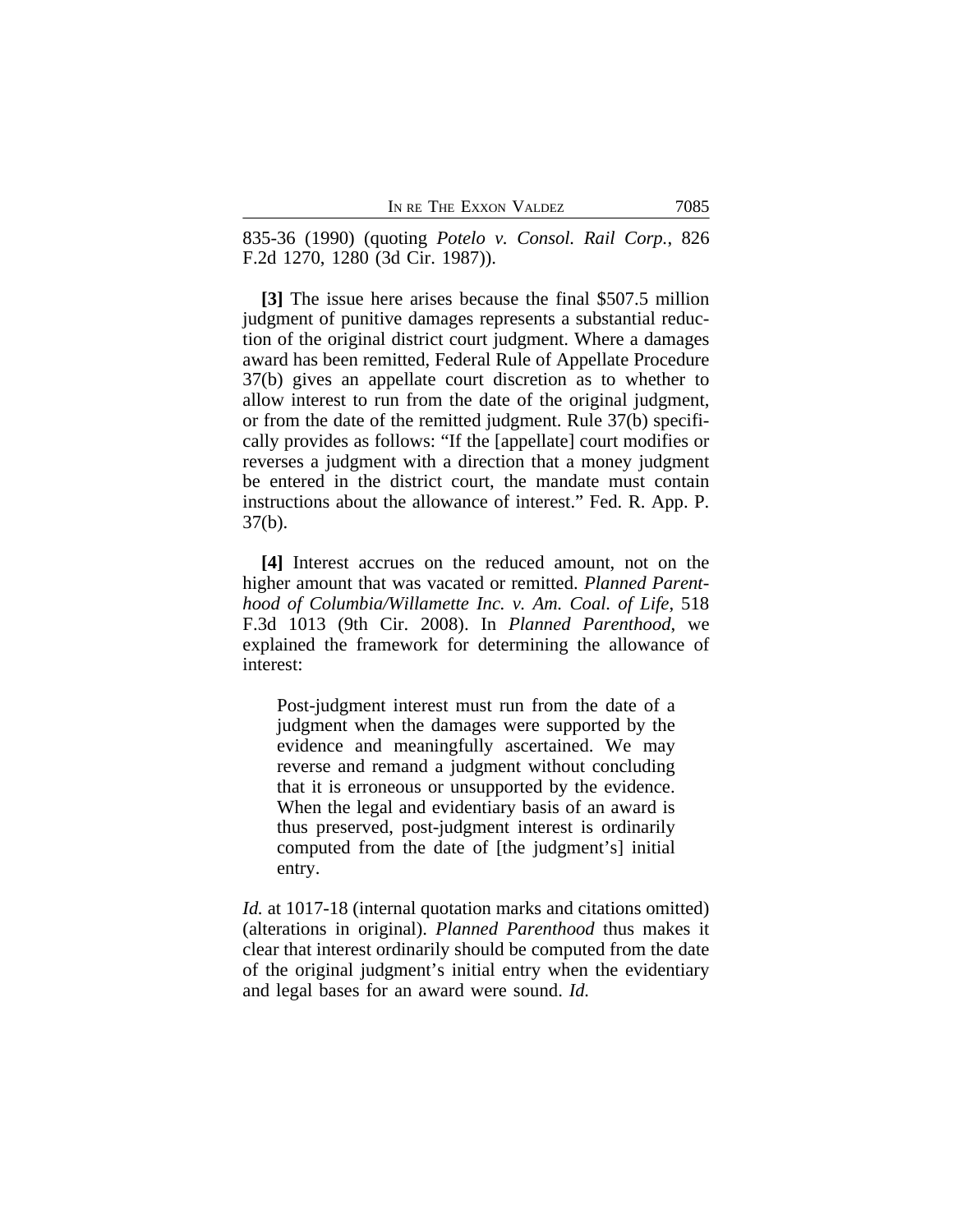Exxon contends that the legal basis for an award was not sound in 1996, arguing that until the Supreme Court handed down its 2008 decision in this case, the law did not allow vicarious liability for punitive damages in maritime cases. Yet, an evenly divided Supreme Court left in place our 2001 opinion that punitives were recoverable, and we in turn relied on Supreme Court and Ninth Circuit precedent of long standing. *See In re Exxon Valdez*, 270 F.3d at 1233-36 (citing *The Amiable Nancy*, 16 U.S. 546, and *Protectus Alpha Navigation*, 767 F.2d 1379).

**[5]** We therefore conclude that plaintiffs' entitlement to punitives was "meaningfully ascertained" when the original district court judgment was entered in 1996. Neither the evidentiary basis for the award nor the legal foundation for an award has been disturbed after nearly a dozen years of subsequent litigation. We see no reason to depart from *Planned Parenthood*'s general rule in this case. The plaintiffs are entitled to interest from that date on the principal amount they ultimately are entitled to receive, \$507.5 million.

As to the rate, the parties agree that the "average accepted auction price for the last auction of fifty-two week United States Treasury bills" was 5.9% on September 12, 1996. *See* 28 U.S.C. § 1961(a) (1994 & Supp. II 1996). We have no discretion to deviate from § 1961's instructions on the calculation of interest. *See Ford v. Alfaro*, 785 F.2d 835, 842 (9th Cir. 1986). Interest on the \$507.5 million judgment shall, therefore, run from September 24, 1996 at the rate of 5.9%.

#### *Costs*

Costs have become a point of contention in this case because of the size of the supersedeas security bond that Exxon posted to sustain its appeals, and also because of the length of time the case has taken to reach what we hope is now its conclusion. Thus, Exxon's total costs approach \$70 million. Although Exxon has succeeded in reducing an origi-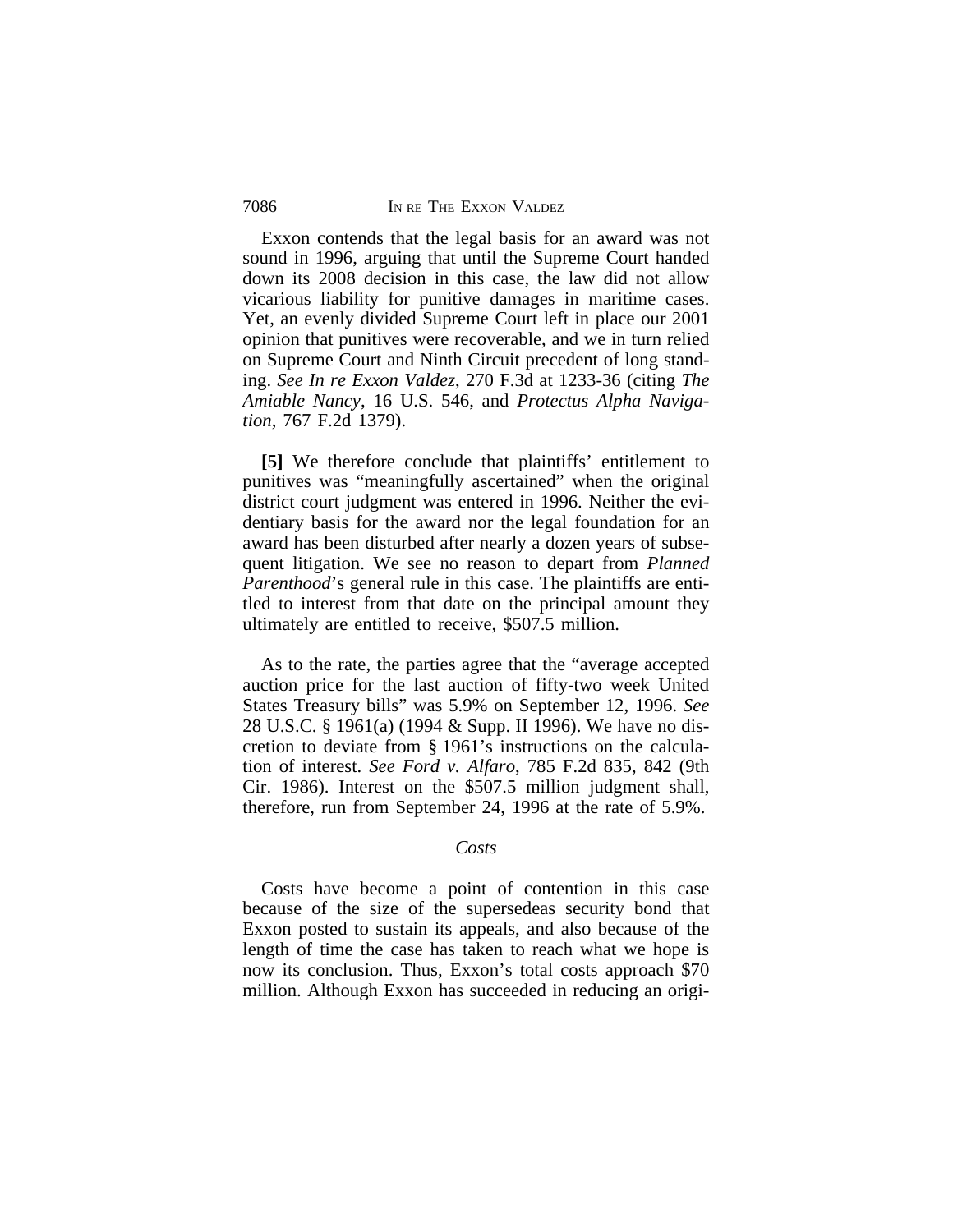nal jury verdict of \$5 billion by about 90%, it remains liable for a far-from-nominal punitive award of more than \$500 million.

**[6]** The controlling rule is Federal Rule of Appellate Procedure  $39(a)(4)$ , which provides that where "a judgment is affirmed in part, reversed in part, modified or vacated, costs are taxed only as the court orders." Plaintiffs point to the last time we issued a mandate on punitives in this case, in 2001, when we ordered each party to bear its own costs. *In re Exxon Valdez*, 270 F.3d at 1254. The punitive damages award had been remitted at that time as well. Plaintiffs also stress that, in a case of mixed judgment, where each side wins something, this Court usually orders each party to bear its own costs.

Exxon contends that it is essentially the winner of the litigation and that plaintiffs should bear all, or at least 90%, of Exxon's appellate costs. With some 20/20 hindsight, Exxon now characterizes the course of this case as having been all about the amount of money Exxon would have to pay in punitives. Having reduced that amount by 90%, it declares itself the winner. Yet this ignores the hard-fought, even relentless, battle Exxon waged to avoid any liability for punitives, a battle that resulted in an evenly divided decision by the Supreme Court in 2008 leaving in place our 2001 decision on vicarious liability. *Exxon Shipping Co.*, 128 S. Ct. at 2616.

To bolster its position, Exxon points to the fact that the Supreme Court awarded Exxon its costs. But the default rule before the Supreme Court is that when the lower judgment is vacated, the petitioner gets costs "unless the Court otherwise orders." Sup. Ct. R. 43.2. Rule 39 contains no such presumption: when a judgment is modified, "costs are taxed only as the court orders." Fed. R. App. P. 39(a)(4). The dissent does not recognize the difference.

**[7]** In this case, neither side is the clear winner. The defendant owes the plaintiffs \$507.5 million in punitives — accord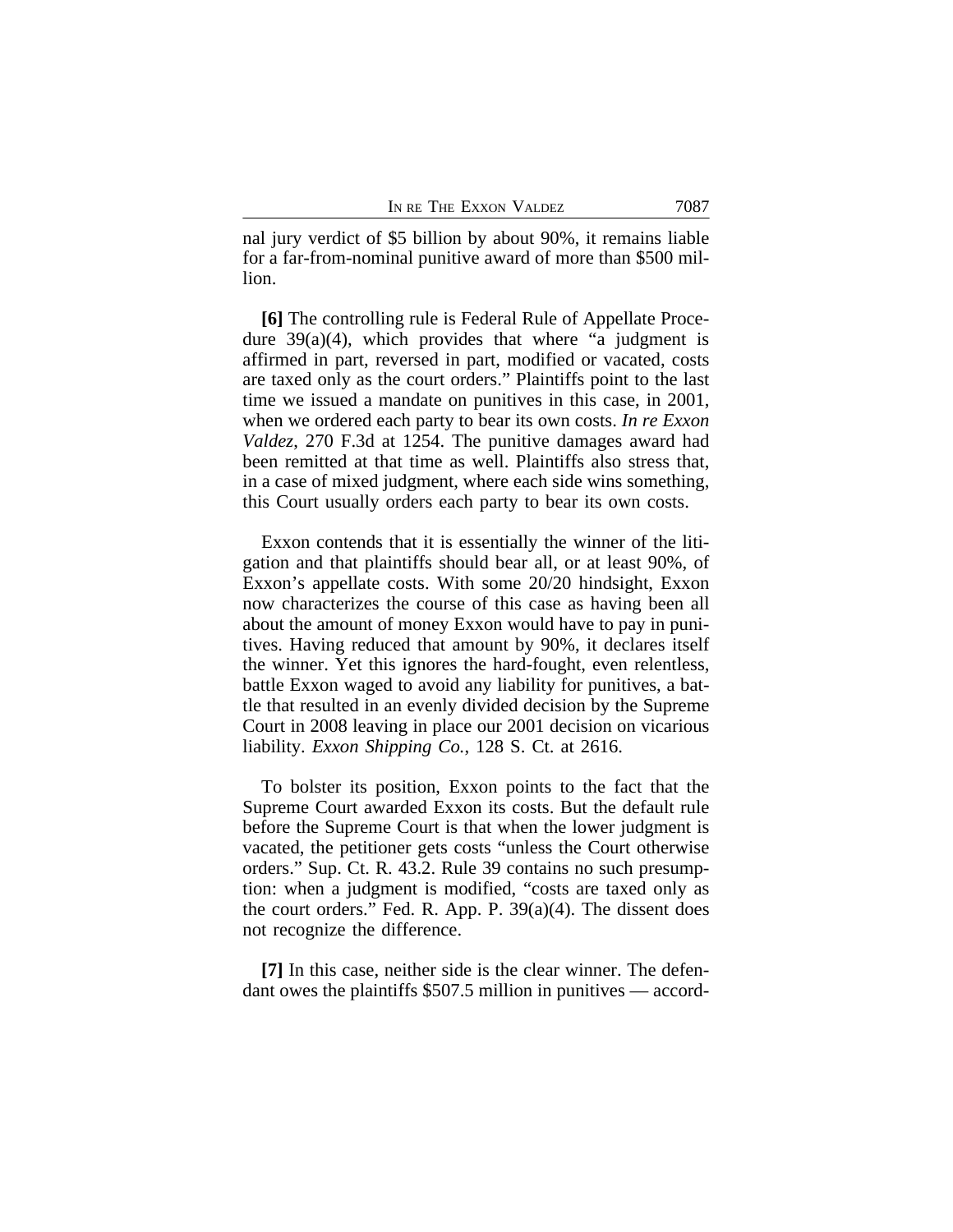ing to counsel at oral argument the fourth largest punitive damages award ever granted. Yet that award represents a reduction by 90% of the original \$5 billion. In light of this mixed result, and mindful that the equities in this case fall squarely in favor of the plaintiffs — the victims of Exxon's malfeasance — we exercise our discretion by requiring each party to bear its own costs.

Our decision is in accord with our usual practice when each side wins something and loses something. This court has consistently ordered each party to bear its own costs on appeals where punitive damages are upheld, but reduced. *See, e.g.*, *Mendez v. Cty. of San Bernardino*, 540 F.3d 1109, 1133 (9th Cir. 2008); *Planned Parenthood*, 422 F.3d at 967; *Bains LLC v. Arco Prods. of Atl. Richfield Co.*, 405 F.3d 764, 777 (9th Cir. 2005). We have even done so during the course of this litigation, under similar circumstances. *See In re Exxon Valdez*, 270 F.3d at 1254.

We are aware of two cases concerning reduced punitive damages where a court of appeals affirmed a district court's divided cost award. *See Republic Tobacco Co. v. N. Atl. Trading Co.*, 481 F.3d 442, 449 (7th Cir. 2007); *Emmenegger v. Bull Moose Tube Co.*, 324 F.3d 616, 626-27 (8th Cir. 2003). Whether a district court abuses its discretion in awarding costs under similar circumstances is quite different from the question of whether we should exercise our own discretion in that manner. Moreover, if we were to apportion costs on the basis of Exxon's proposed mathematical formula, i.e., to match the costs awarded to the percentage reduction of damages achieved during the appellate process, we would be inviting increased and wasteful litigation over the apportionment of costs. We see no reason to enter such a thicket, and that the dissent has found only one thirty-year-old out-ofcircuit case adopting a similar approach validates our decision that it would be unwise to do so.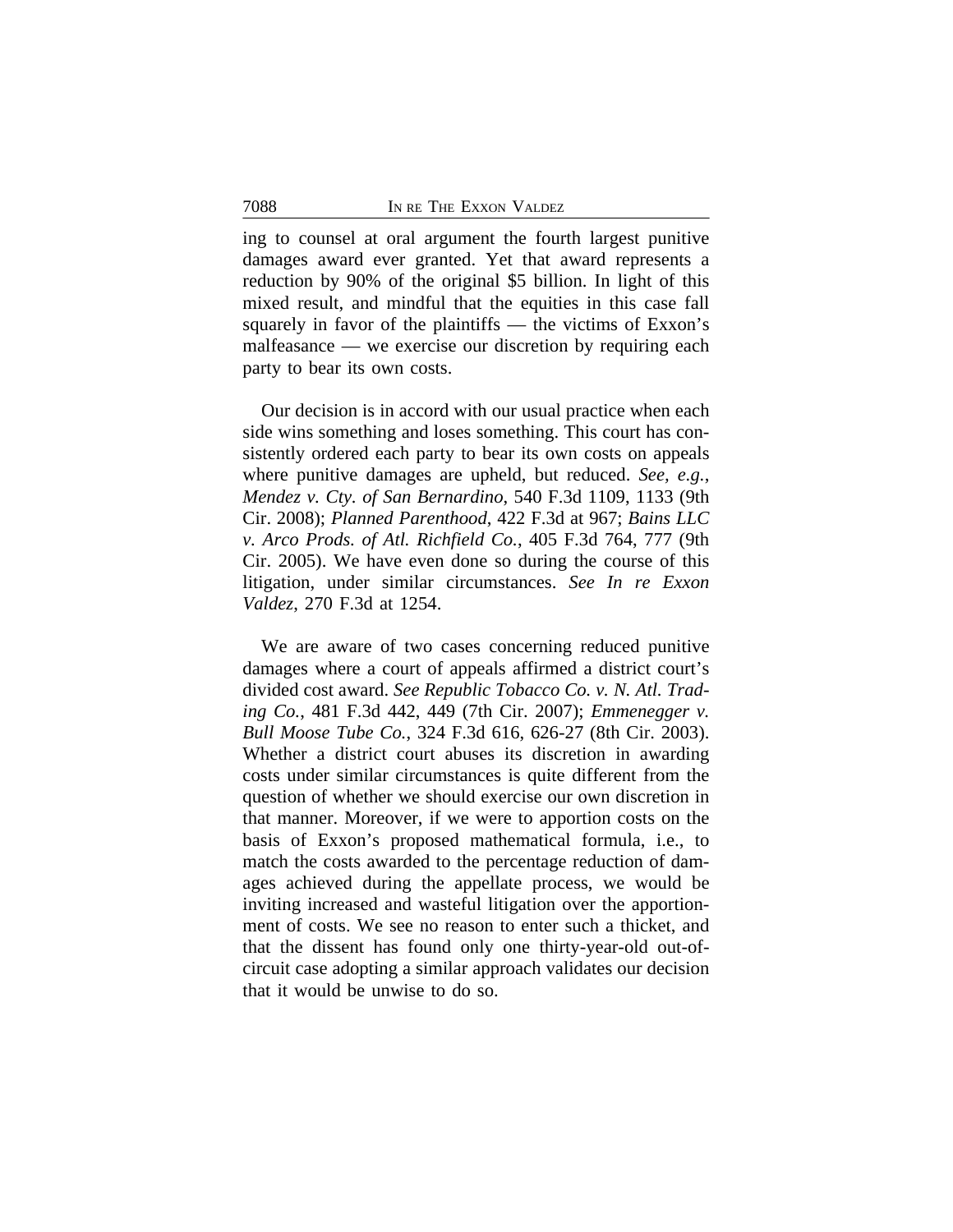#### *Conclusion*

Because the evidentiary and legal bases for the original judgment of punitive damages have not been overruled, we award interest on the final judgment of \$507.5 million, at the statutorily set rate of 5.9%, to run from the date of the original judgment, September 24, 1996. Because the amount of the original \$5 billion judgment has been substantially reduced, we order that each party bear its own costs.

**[8]** The case is remanded to the district court for entry of the final judgment in accordance with this opinion.

KLEINFELD, J., concurring in part and dissenting in part:

I concur in the majority decision insofar as it rules in favor of the plaintiffs on interest. Plaintiffs should indeed have the benefit of interest from when they became entitled by judgment to punitive damages, September 24, 1996, at the rate they properly claim, 5.9%.**<sup>1</sup>** Exxon has had a half billion dollars of the plaintiffs' money ever since the district court entered judgment in their favor. Interest is required to compensate the plaintiffs for the delay in paying the plaintiffs their money.

I am unable to concur regarding costs. Satisfying though it may be to shovel money from a large corporation to those whom it wronged, respect for the Supreme Court decision in this case and precedent in other circuits obligates us to award Exxon most, but not all, of its costs for its mostly successful appeal. As this case proceeded, the district court initially upheld all,<sup>2</sup> and on remand, nearly all,<sup>3</sup> of the punitive dam-

**<sup>1</sup>** *See* 28 U.S.C. § 1961 (1994 & Supp. II 1996).

**<sup>2</sup>** *See In re Exxon Valdez* (*Exxon I*), 236 F. Supp. 2d 1043, 1068 (D. Alaska 2002) (noting the district court's rejection of Exxon's original motion for reduction or remittitur of the jury's \$5 billion award).

**<sup>3</sup>** *Id.* at 1068-69 (reducing the award from \$5 billion to \$4 billion); *In re*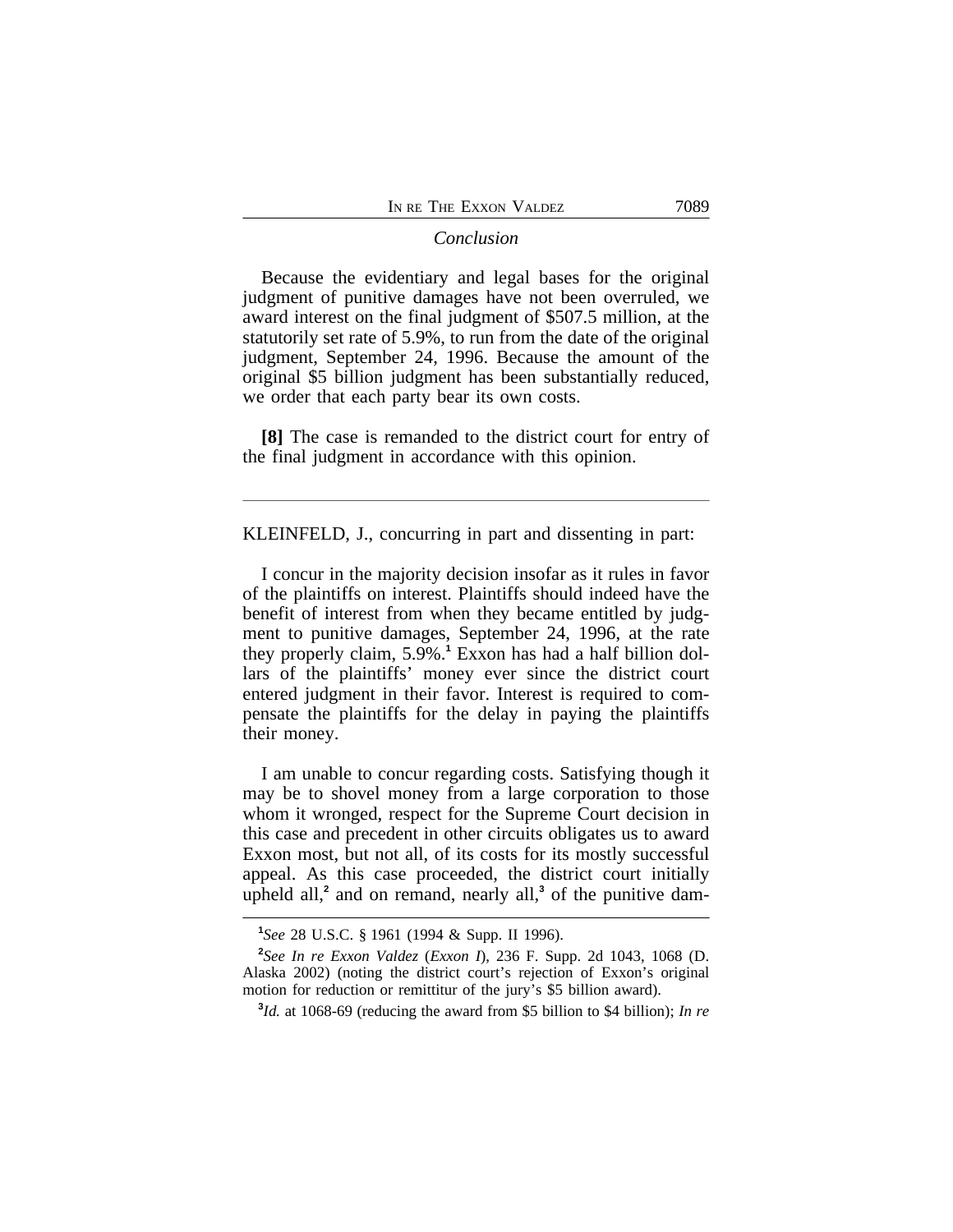ages the jury awarded to the plaintiffs. We agreed with the plaintiffs that they were entitled to punitive damages,**<sup>4</sup>** and held that half of the original award (\$2.5 billion) was not too high.**<sup>5</sup>** We turned out to be mistaken. The Supreme Court held that a tenth of the original award was as high as anyone — us, the district court, or the jury — could go.**<sup>6</sup>** After overturning our decision, the Supreme Court awarded costs to Exxon.**<sup>7</sup>** Due respect for the Supreme Court's decision obligates us, as a lower court, to exercise our discretion regarding costs in accord with how the Supreme Court exercised its discretion.

The majority says that Exxon "declares itself the winner," but it was really the Supreme Court of the United States that declared Exxon the winner. Our liability ruling in favor of the plaintiffs was indeed left "undisturbed," but only because the Court's tie vote on liability left our decision in place as to that issue.**<sup>8</sup>** The Court took pains to point out that leaving our decision in place did not mean we were correct.**<sup>9</sup>**

**4** *In re Exxon Valdez* (*Exxon II*), 270 F.3d 1215, 1226, 1233-36 (9th Cir. 2001) (upholding punitive damages award).

**<sup>5</sup>**See *id.* at 1243, 1246-47 (remanding for reduction of the punitive damages award); *In re Exxon Valdez* (*Exxon IV*), 472 F.3d 600, 602, 623-25 (9th Cir. 2006) (per curiam) (reducing the punitive damages award to \$2.5 billion).

**<sup>6</sup>***Exxon Shipping Co. v. Baker*, 128 S. Ct. 2605, 2633-34 (2008) (holding that the "maximum" punitive damages award was \$507.5 million).

**7** Judgment, *Exxon Shipping Co. v. Baker*, No. 07-219 (Aug. 12, 2008).

**<sup>8</sup>***Exxon Shipping*, 128 S. Ct. at 2616.

<sup>9</sup>*Id.* ("[I]t should go without saying that the disposition here is not precedential on the derivative liability question."). An evenly divided decision does not expressly or impliedly approve of the lower court's reasoning, and does not require other circuits to follow it. *Neil v. Biggers*, 409 U.S. 188, 192 (1972) (quoting *Durant v. Essex Co.*, 74 U.S. (7 Wall.) 107, 112 (1869)).

*Exxon Valdez* (*Exxon III*), 296 F. Supp. 2d 1071, 1110-11 (D. Alaska 2004) (reducing the award from \$5 billion to \$4.5 billion following an additional remand for reconsideration in light of *State Farm Mutual Automobile Insurance Co. v. Campbell*, 538 U.S. 408 (2003)).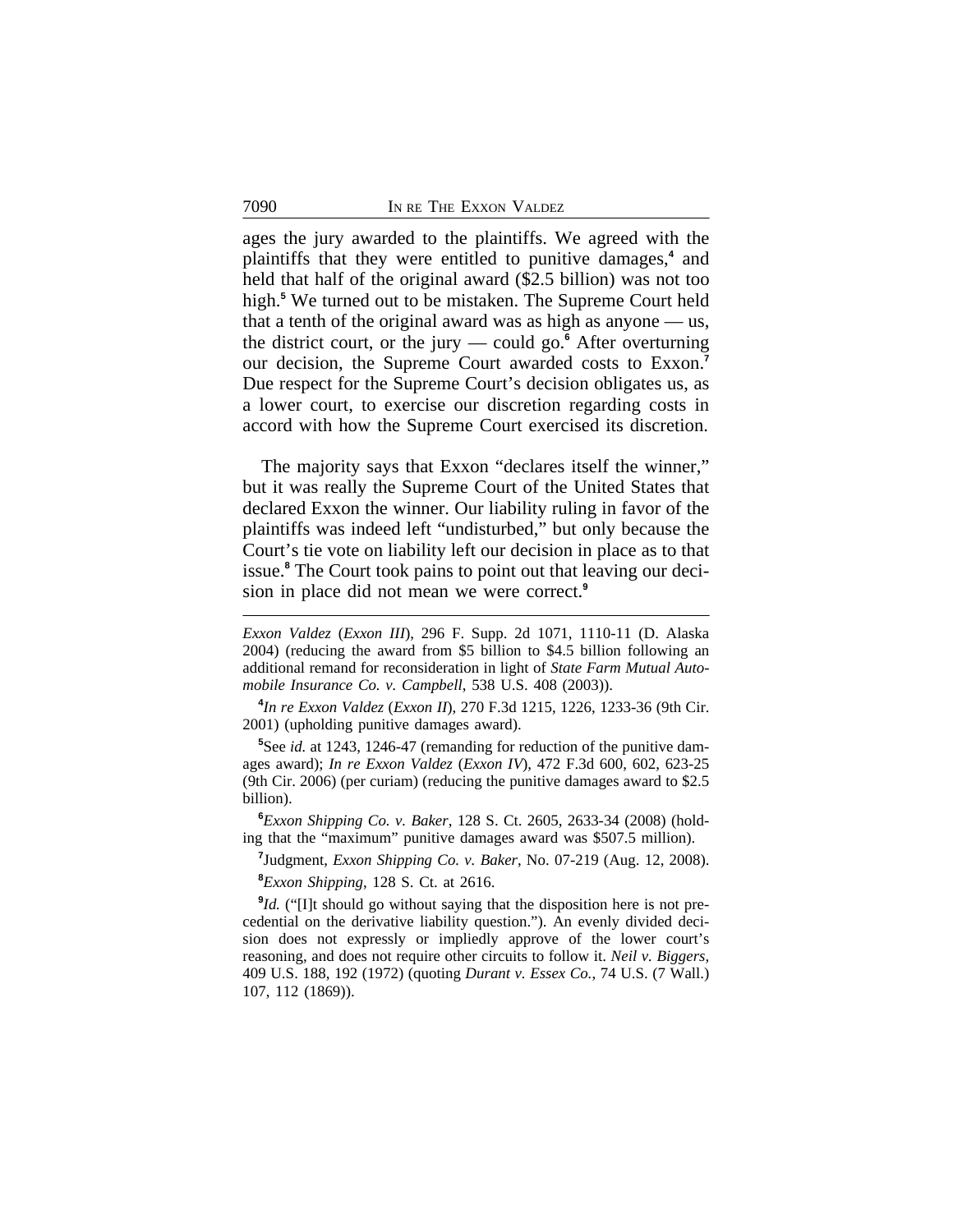| IN RE THE EXXON VALDEZ | 7091 |
|------------------------|------|
|                        |      |

The liability determination, which squeaked by in the Supreme Court, was merely a stepping stone on the way to the destination. The destination was money. On the money, it turned out that we were way off. The Supreme Court held that our decision, which reduced the award to \$2.5 billion, was still \$2 billion too high and 5 times more than could properly be awarded.**<sup>10</sup>** The Court concluded that the "upper limit" on the ratio of punitive damages to actual damages was 1 to 1.**<sup>11</sup>** Exxon thus obtained at least a 90% reduction in the punitive damages it owed.**<sup>12</sup>** After the Supreme Court handed down its decision, Exxon and the plaintiffs agreed to a punitive damages award of \$507.5 million. We accepted this partial settlement, so the amount of punitive damages is established at that amount.

The majority is correct that Exxon fought a "relentless... battle" until the Supreme Court vacated the award for being far too high, but draws the wrong inference from the duration and intensity of that fight. Exxon was not obligated to accept our decision. Litigants have the right to appeal and petition for certiorari when in good faith they think a lower court has erred.**<sup>13</sup>** Exxon appealed and fought. The Supreme Court determined that Exxon was largely correct, more right than we were. The law requires Exxon to be compensated in part for that battle, not punished for it, because it turned out that Exxon was largely entitled to prevail, despite our opinions to the contrary. Humility requires us to accept that.

Federal Rule of Appellate Procedure 39 governs the award of costs on appeal. Under the rule, how well or how poorly

**<sup>10</sup>***Exxon Shipping*, 128 S. Ct. at 2634.

**<sup>11</sup>***See id.* at 2633-34.

**<sup>12</sup>**"[W]e take for granted the District Court's calculation of the total relevant compensatory damages at \$507.5 million. A punitive-tocompensatory ratio of 1:1 thus yields maximum punitive damages in that amount." *Id.* at 2634 (citation omitted).

**<sup>13</sup>***See* Fed. R. App. P. 3; Sup. Ct. R. 10.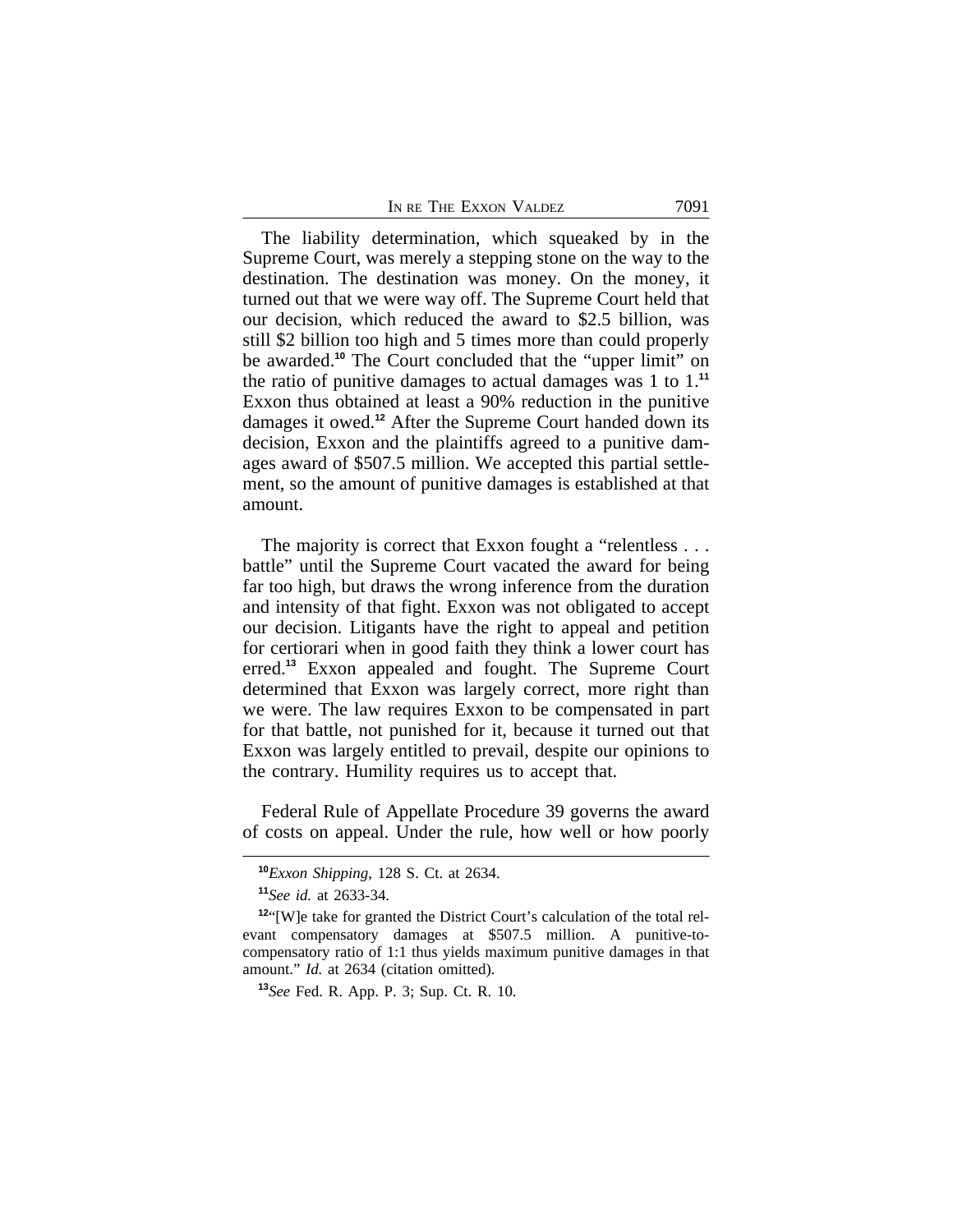a party does on appeal determines whether that party may collect any money from its opponent to cover the costs of the appeal.**<sup>14</sup>** It implements "the principle . . . that all cost items expended in the prosecution of the proceeding should be borne by the unsuccessful party." **<sup>15</sup>** This ancient principle was set out in the Statute of Gloucester in 1275.**16** It has been modified only in the details since its establishment. Neither the principle, nor our rule, use "costs" to mean what something actually cost. "Costs" means the certain listed expenditures a party has incurred for which it may seek reimbursement from the opposing party.**17** Exxon is not entitled to seek reimbursement under Rule 39 of the fortune it undoubtedly spent on attorneys' fees.**18** Allowable costs under Rule 39, for preparation and transmission of the record, for the reporter's transcript, and for filing a notice of appeal (\$455), are relatively small.<sup>19</sup> But the one remaining element of allowable costs,

**<sup>16</sup>**Arthur L. Goodhart, *Costs*, 38 Yale L.J. 849, 852-53 (1929); *Imperial Irrigation Dist.*, 595 F.2d at 532 ("It has long been recognized that prevailing parties may be awarded costs on appeal . . . ."); *Waterman S.S. Corp. v. Gay Cottons*, 419 F.2d 372, 373 (9th Cir. 1969) (applying Rule 39 to civil actions in admiralty).

**<sup>17</sup>***See Johnson v. Pac. Lighting Land Co.*, 878 F.2d 297, 298 (9th Cir. 1989); 10 Charles Alan Wright et al., *Federal Practice and Procedure* § 2666 (3d ed. 1998 & Supp. 2009) (discussing costs under the analogous Federal Rule of Civil Procedure 54).

**<sup>18</sup>***See* Fed. R. App. P. 39(e); *Johnson*, 878 F.2d at 298 (holding that allowable costs are limited to the items authorized in Rule 39).

**<sup>19</sup>**Fed. R. App. P. 39(e)(1), (2), (4); U.S. Court of Appeals for the Ninth Circuit, *Updated Fee Schedule Effective April 9, 2006*, http://www.ca9. uscourts.gov/datastore/general/2009/03/25/FeeSchedule0306.pdf.

**<sup>14</sup>**Fed. R. App. P. 39(a).

**<sup>15</sup>**Fed. R. App. P. 39 advisory committee's note; *see United States v. Imperial Irrigation Dist.*, 595 F.2d 525, 532 (9th Cir. 1979) (explaining that "parties should be allowed costs [under Rule 39] in the case in which they prevailed"); *see also Am. Auto. Mfrs. Ass'n v. Comm'r, Mass. Dep't of Envtl. Prot.*, 31 F.3d 18, 28 (1st Cir. 1994) (noting that "[p]revailing parties are normally entitled to costs" under Rule 39); *Studiengesellschaft Kohle mBH v. Eastman Kodak Co.*, 713 F.2d 128, 131-32 (5th Cir. 1983) (same); *In re Penn Cent. Transp. Co.*, 630 F.2d 183, 189 (3d Cir. 1980) (same); *Delta Air Lines, Inc. v. Civil Aeronautics Bd.*, 505 F.2d 386, 387 -88 (D.C. Cir. 1974) (same).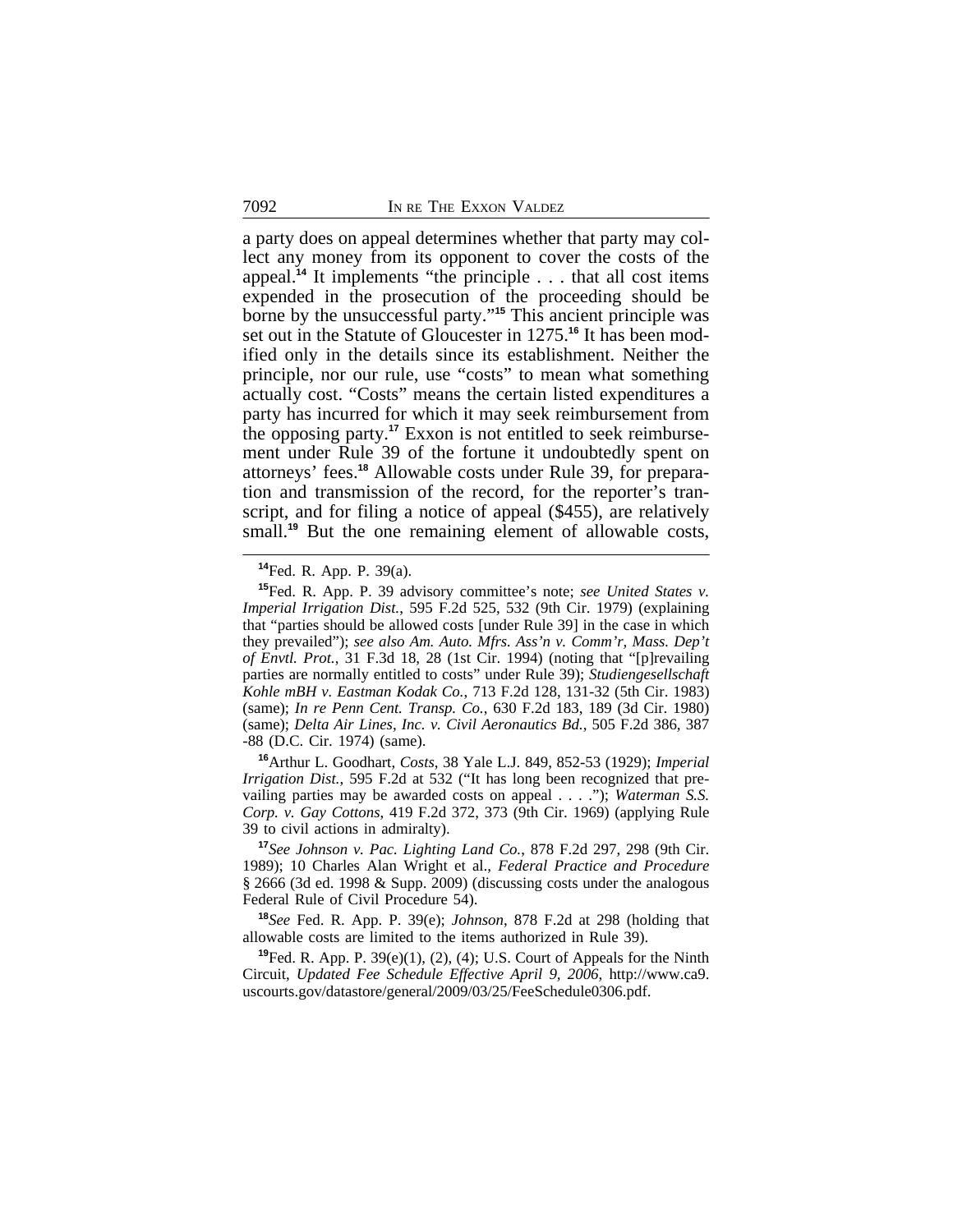| IN RE THE EXXON VALDEZ |  | 7093 |
|------------------------|--|------|
|------------------------|--|------|

"premiums paid for a supersedeas bond or other bond to preserve rights pending appeal," can be, and was in this case, huge.**<sup>20</sup>**

If this appeal were, as the majority suggests in justifying the denial of costs, primarily for the principle of the thing, Exxon need not have posted a supersedeas bond. Exxon could have pursued its appeal for no more than a few thousand dollars in record preparation expenses and filing fees, plus unrecoverable attorneys' fees.**<sup>21</sup>** But had Exxon appealed without posting a supersedeas bond, Exxon would have had to pay the plaintiffs all of the original judgment (\$5 billion) in 1996, including the \$4.5 billion that the Supreme Court held it did not owe. Given the practical difficulties of trying to get the money back over a decade later, at best the appeal would have generated a very expensive piece of paper saying that Exxon had overpaid by \$4.5 billion.

To hold onto the money until the courts determined whether the \$5 billion judgment was correct, Exxon had to secure payment of the judgment, guaranteeing that the money would be there for the plaintiffs if Exxon lost. Under Federal Rule of Civil Procedure 62(d), an appellant can stay execution of a money judgment by posting a supersedeas bond approved by the district court. Exxon obtained such a stay by posting a bond that secured the entire \$5 billion judgment, plus interest.**<sup>22</sup>** Had Exxon not posted a supersedeas bond, the plaintiffs would have been entitled to take Exxon's money, all \$5 billion of the punitive damages award plus interest, 10 days after the district court entered judgment in the plaintiffs' favor.**<sup>23</sup>**

**<sup>20</sup>**Fed. R. App. P. 39(e)(3).

**<sup>21</sup>**Fed. R. App. P. 3, 4; *see also* Fed. R. Civ. P. 62(a), (d).

<sup>&</sup>lt;sup>22</sup>The supersedeas bond was amended each time the amount of the judgment changed. *See* Order Continuing Stay of Execution of Money Judgment, *In re Exxon Valdez*, No. A89-095 CIV (HRH) (D. Alaska Feb. 3, 2009) (Document No. 8969).

**<sup>23</sup>**Fed. R. Civ. P. 62(a); *United States v. \$2,490.00 in U.S. Currency*, 825 F.2d 1419, 1420-21 (9th Cir. 1987).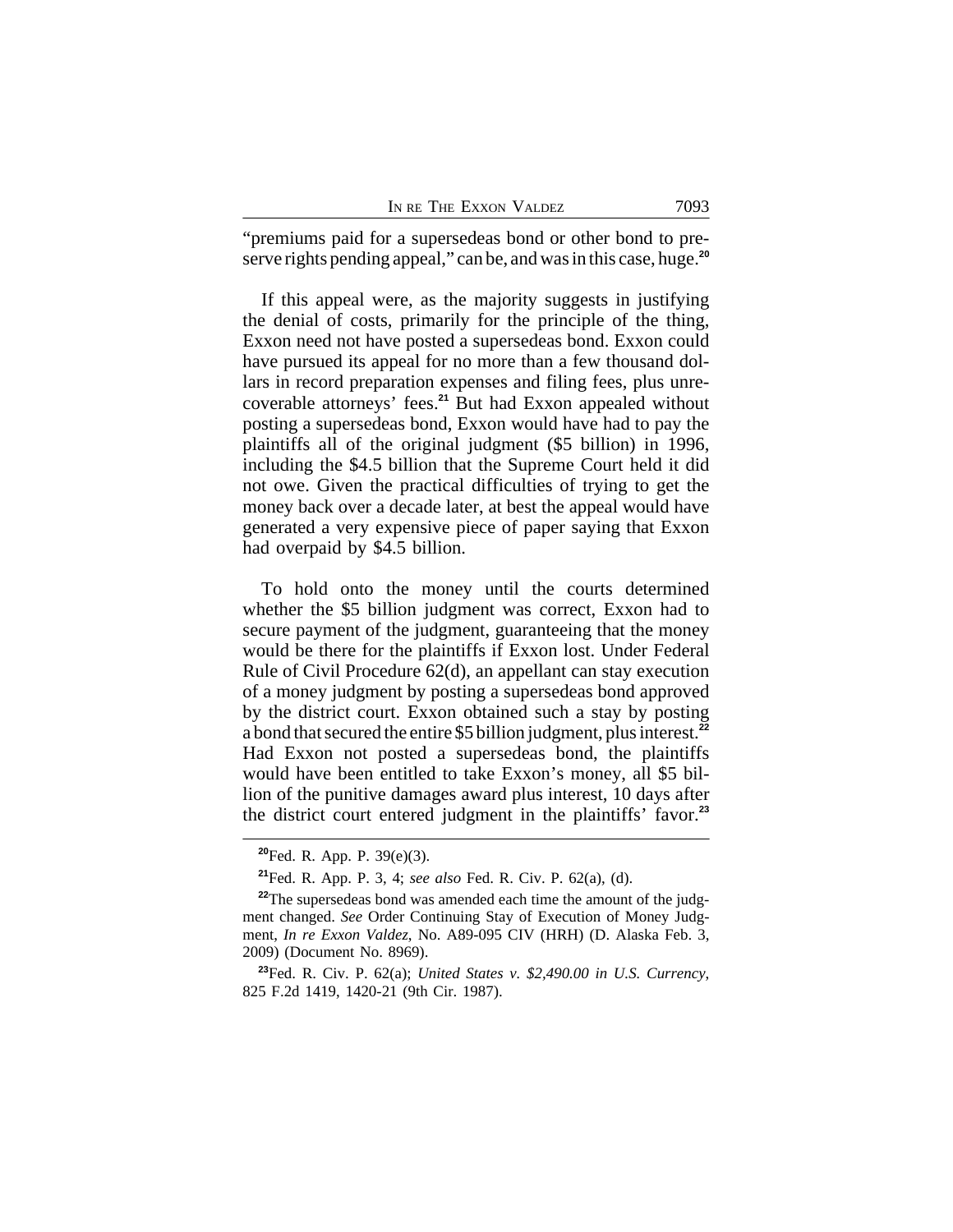The plaintiffs would then have been free to spend the money in the 13 intervening years as the appeals and remands dragged on.

The rationale for a supersedeas bond is that there can be no certainty about who is in the right until the appeals are done; the party that lost should not have to pay the winner until the district court's decision is finally affirmed, but in the meantime, the party that won in district court should not be at risk of the money disappearing.**<sup>24</sup>** To protect the winner from the risk that the loser will not have money if and when the judgment is affirmed, the bond is ordinarily secured by property or by surety. The surety, such as a bank or insurance company, obligates itself to pay the judgment creditor. In this case, the \$5 billion judgment was secured by several banks (the judgment was apparently too big for one bank). The banks authorized an irrevocable<sup>25</sup> letter of credit,<sup>26</sup> which authorized the clerk of court to request payment of the judgment for the benefit of plaintiffs. To pay out the billions of dollars to the plaintiffs, all the clerk needed to do was sign a form saying "pay as directed in the attached order of the District Court," like endorsing a traveler's check or cashier's check.

**<sup>24</sup>**11 Charles Alan Wright et al., *Federal Practice and Procedure* § 2905 (2d ed. 1995 & Supp. 2009); *see, e.g.*, *Celotex Corp. v. Edwards*, 514 U.S. 300, 301-02 (1995); *Lunn v. F.W. Woodworth Co.*, 210 F.2d 159, 159-60 (9th Cir. 1954).

**<sup>25</sup>**I.e., the banks cannot withdraw from the undertaking.

**<sup>26</sup>***Warner Bros. Int'l TV. Distrib. v. Golden Channels & Co.*, 522 F.3d 1060, 1062-63 (9th Cir. 2008) ("A letter of credit creates 'an absolute, independent obligation and payment must be made upon presentation of the proper documents regardless of any dispute between the buyer and seller concerning their agreement.' Like a Travelers Check (which is a letter of credit), it enables international business to be done safely and securely because the vendor need only rely on the financial strength of the issuing bank, and not on the financial strength and willingness to pay of the vendee." (internal citations omitted)).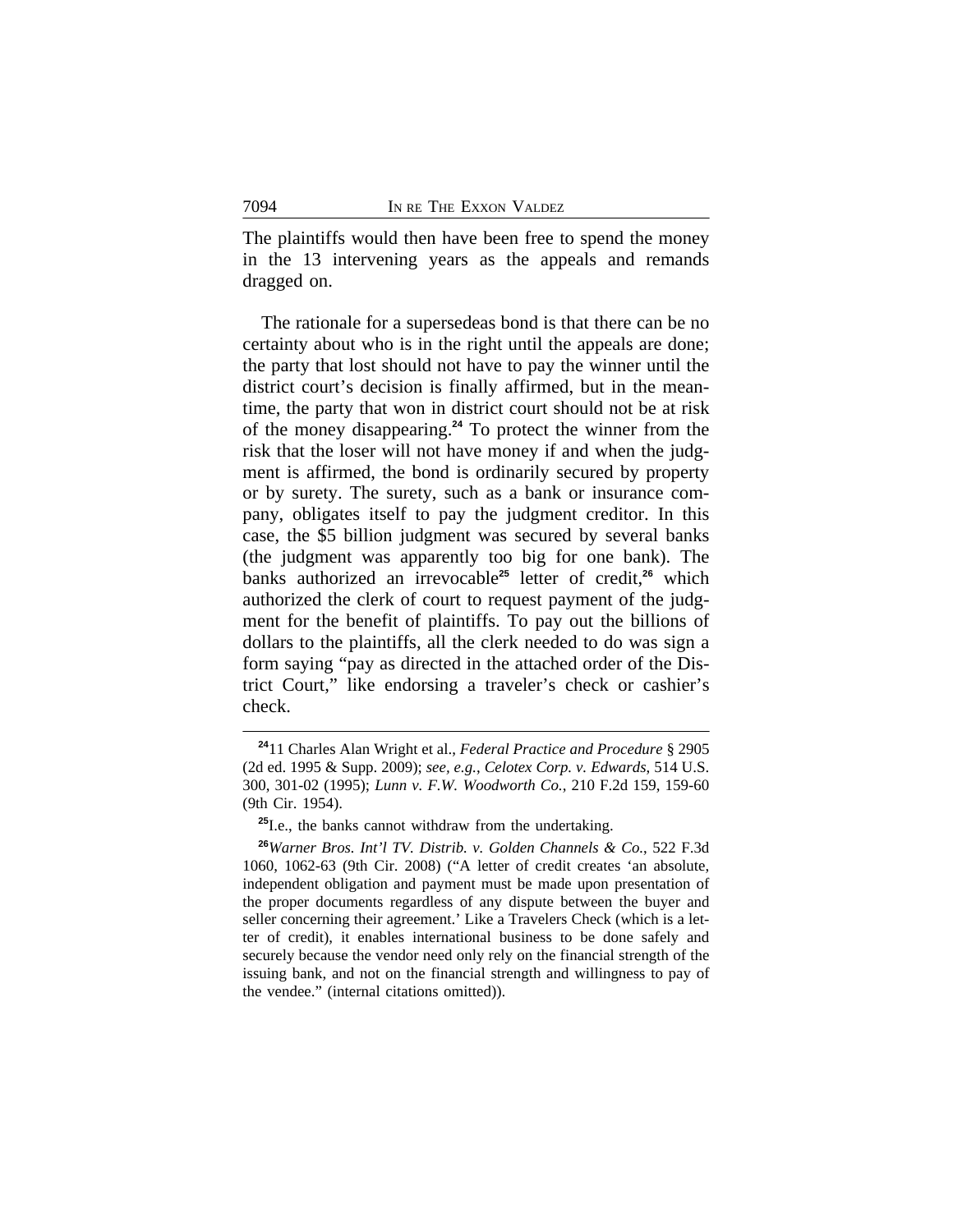| IN RE THE EXXON VALDEZ | 7095 |
|------------------------|------|
|------------------------|------|

Sureties do not commit their credit for free. To hold onto the \$5 billion until the appeals finished, Exxon had to pay the banks \$60.6 million. Exxon paid 90% percent of this money, about \$54.5 million dollars, for the right to hold onto the \$4.5 billion plus interest that the Supreme Court concluded Exxon did not owe. Only 10% percent, about \$6.1 million, bought the right to delay paying money that Exxon turned out to owe the plaintiffs. In other words, Exxon had to spend about \$6 million to secure money it did owe, and over \$50 million to shield money it did not owe, while it pursued its appeals.

The Supreme Court awarded costs in favor of Exxon against the plaintiffs, even though it rendered a split decision that left the plaintiffs with up to 10% of their victory.**<sup>27</sup>** The majority does not follow the Supreme Court's determination. Instead, the majority pretends that Exxon did not win, punishes it for fighting so long and hard, and denies Exxon any costs at all. Because Exxon won 90% percent of its case and paid 90% of the \$60.6 million to hold onto money it ultimately did not owe, Exxon ought to recover 90% of its allowable supersedeas bond costs. The \$60.6 million was the price of Exxon's train ticket to victory. The rules, in place with little change for many centuries, say that a party that wins on appeal is entitled to have the loser reimburse the price of that train ticket.**<sup>28</sup>**

Had Exxon won the case entirely, we would still have had discretion to deny costs, because Rule 39 says "unless . . . the court orders otherwise." **<sup>29</sup>** The strong presumption in favor of awarding costs to the prevailing party would have made such an exercise of discretion unlikely.**30** When a court has discre-

**<sup>30</sup>***See United States v. Imperial Irrigation Dist.*, 595 F.2d 525, 530 (9th Cir. 1979); Fed. R. App. P. 39 advisory committee's note (explaining that

**<sup>27</sup>**Judgment, *Exxon Shipping Co. v. Baker*, No. 07-219 (Aug. 12, 2008). The Court stated that the "maximum punitive damages award" was \$507.5 million. *Exxon Shipping*, 128 S. Ct. 2605, 2615-16, 2634 (2008).

**<sup>28</sup>**Fed. R. App. P. 39(a), (e) & advisory committee's note; cf. Fed. R. Civ. P. 54(d).

**<sup>29</sup>**Fed. R. App. P. 39.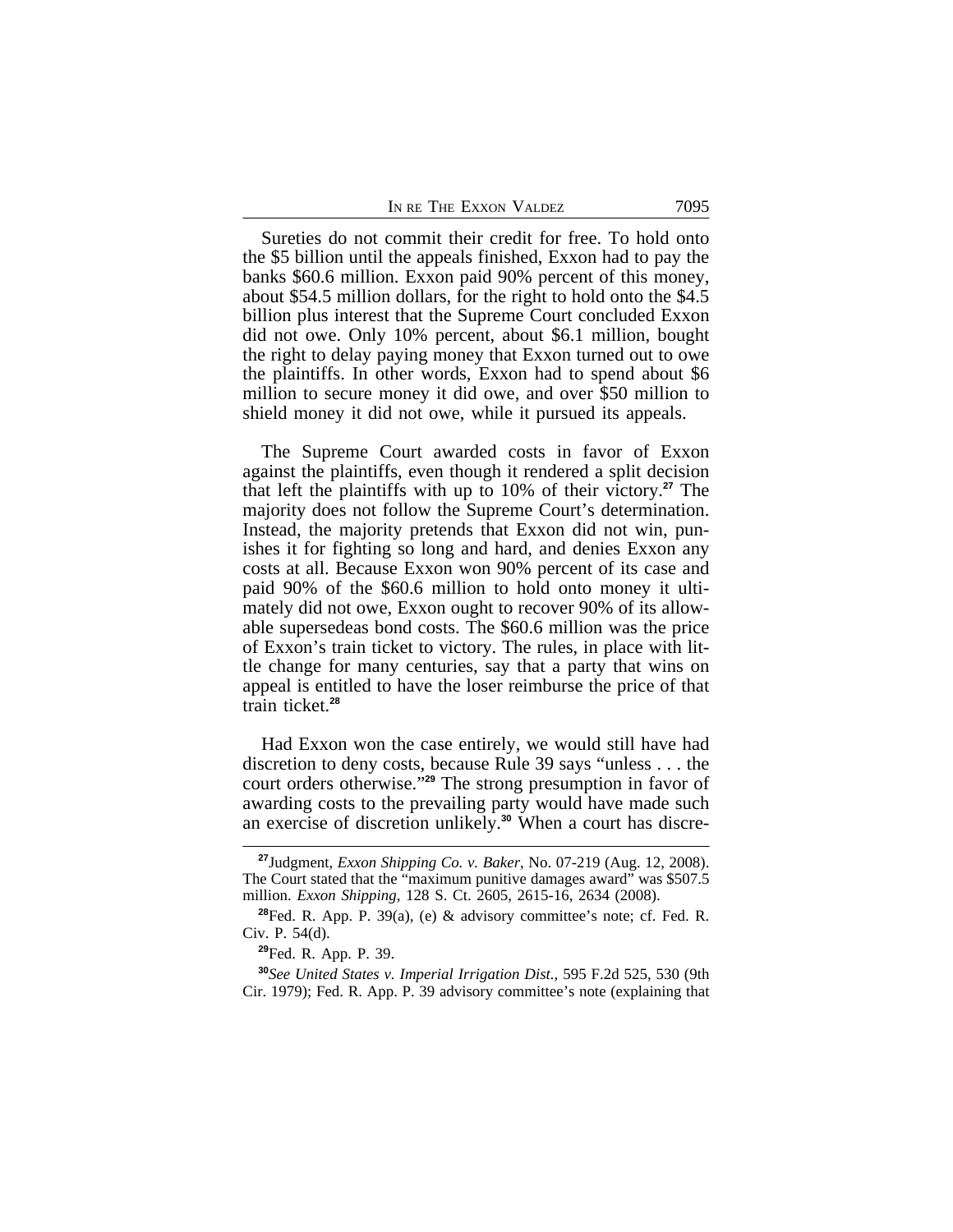tion, ordinarily the question is whether the court has abused its discretion. Not infrequently this court reverse district courts for abusing their discretion. Likewise, we ourselves must not abuse our discretion. We do so here, unfortunately, by denying all costs whatsoever.

What persuades me that we are abusing our discretion is the Supreme Court's exercise of its discretion in this case. The Supreme Court awarded costs entirely in favor of Exxon, even though it left our liability decision standing on a tie vote and allowed for a half billion punitive damages award in favor of the plaintiffs on remand.**31** Just as the Supreme Court's decision binds us, its exercise of discretion should guide us. The Supreme Court concluded that Exxon prevailed to so great a degree as to deserve costs. As a lower court implementing the Supreme Court's decision on remand, we abuse our discretion by pretending otherwise.

The majority evades this obligation by arguing that there is a substantive, and not merely verbal, difference between the Supreme Court rule on costs and ours. There is not. The Supreme Court's rule says "[i]f the Court reverses or vacates a judgment, the respondent or appellee shall pay costs *unless the Court otherwise orders*." **32** Our rule says that "if a judgment is affirmed in part, reversed in part, modified, or vacated, costs are taxed *only as the court orders*." **<sup>33</sup>** From the tone of the language, one might (the majority does not) tease out a theory that the Supreme Court rule connotes a somewhat more favorable inclination toward costs than our rule, but

**<sup>31</sup>**Judgment, *Exxon Shipping Co. v. Baker*, No. 07-219 (Aug. 12, 2008). **<sup>32</sup>**Sup. Ct. R. 43(2) (emphasis added).

**<sup>33</sup>**Fed. R. App. P. 39(a)(4) (emphasis added).

Rule 39 implements the "principle" that costs "should be borne by the unsuccessful party"); 16AA Charles Alan Wright et al., *Federal Practice and Procedure* § 3985 (4th ed. 2008 & Supp. 2009); *cf.* Fed. R. Civ. P. 54(d)(1); 10 Wright et al., supra note 17, § 2668.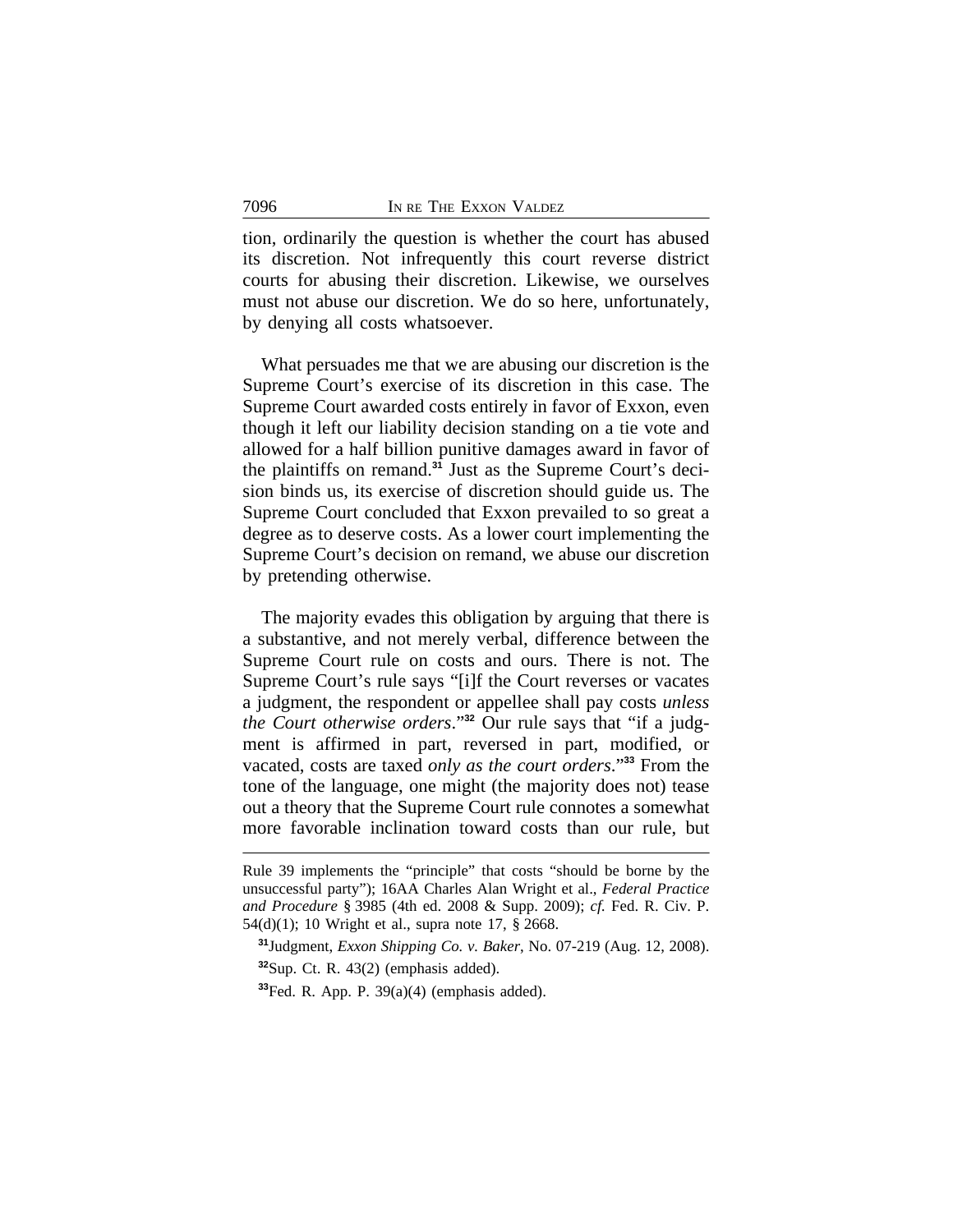such an inference would be too gossamer, and any attendant presumption too weak, in the face of plainly discretionary language for both courts.

For both our rule and the Supreme Court's rule, the words are discretionary, "unless the Court otherwise orders" in the Supreme Court,<sup>34</sup> "only as the court orders" here.<sup>35</sup> In substance the rules are the same, leaving costs to the court's discretion. They do so against the background of our legal system, which has, for the better part of a millennium,**<sup>36</sup>** awarded costs to prevailing plaintiffs, and for about half a millennium to whichever party prevailed.**<sup>37</sup>** As for who the prevailing party is, we have in all our decisions been much closer to plaintiffs' view of the case, but the Supreme Court disagreed and is, after all, supreme.

The Second Circuit addressed the similarity of the costs rules in its scholarly opinion, *Furman v. Cirrito*. **<sup>38</sup>** In that case, as here, the Supreme Court had reversed the court of appeals. On remand, the party that won costs in the Supreme Court under its Rule 43**<sup>39</sup>** sought them in the court of appeals under

**<sup>39</sup>**Sup. Ct. R. 43(2).

**<sup>34</sup>**Sup. Ct. R. 43(2).

**<sup>35</sup>**Fed. R. App. P. 39(a)(4).

**<sup>36</sup>**See Goodhart, *supra* note 16, at 852-60.

**<sup>37</sup>***See* Fed. R. App. P. 39 advisory committee's note; *Buckhannon Bd. & Care Home, Inc. v. W. Va. Dep't of Health & Human Res.*, 532 U.S. 598, 606 n.8 (2001) (noting that "by the long established practice and universally recognized rule of the common law . . . the prevailing party is entitled to recover a judgment for costs" (quoting *Mansfield, Coldwater & Lake Mich. Ry. Co. v. Swan*, 111 U.S. 379, 387 (1884) (alteration omitted)); Goodhart, *supra* note 16, at 851-54; Philip M. Payne, *Costs in Common Law Actions in the Federal Courts*, 21 Va. L. Rev. 397, 403 (1935); *cf.* Fed. R. Civ. P.  $54(d)(1)$  ("Unless . . . a court order provides otherwise, costs — other than attorney's fees — should be allowed to the prevailing party.").

**<sup>38</sup>**782 F.2d 353 (2d Cir. 1986).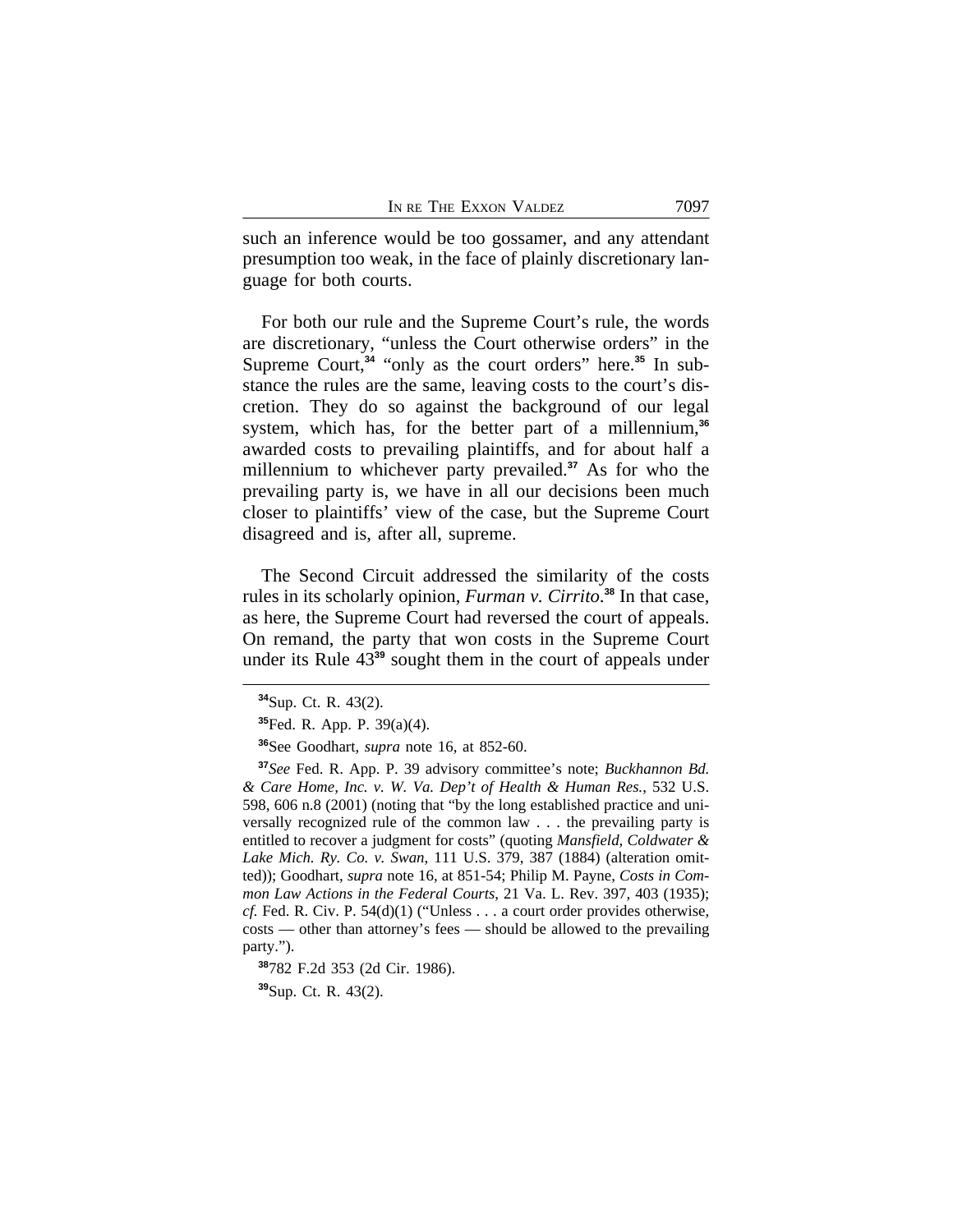Rule 39.**<sup>40</sup>** *Furman* holds that despite the slight verbal differences, "[t]he language of the district, circuit, and Supreme Court rules that confer discretion to award costs is almost identical," so a Supreme Court reversal and award of costs "entitles" the victor there to costs in the court of appeals.**<sup>41</sup>** The Second Circuit explained that just as a district court on remand must follow a circuit court's decision when taxing costs, a circuit court's award of costs should be consistent with the Supreme Court's decision.**<sup>42</sup>** Since the Supreme Court reversed the Second Circuit and awarded costs under its rule to the appellants, *Furman* held that proper deference to the Supreme Court's decision meant the appellants should also be considered prevailing parties for the purposes of Rule 39, entitling them to appellate costs.**<sup>43</sup>** Because neither our rule, nor the factual circumstances before us, differ materially from those before the Supreme Court, our decision on costs should, like *Furman*, be consistent with the Supreme Court's decision. The Supreme Court awarded costs in favor of Exxon, and we abuse our discretion by defying its judgment.

The only distinction that could arguably be drawn between *Furman* and our case is that *Furman* was not a decision that left each side with something. But both our cases and those of our sister circuits have addressed what is to be done in that circumstance as well. Costs go to the "prevailing party." **<sup>44</sup>** Our

**<sup>40</sup>**Fed. R. App. P. 39.

**<sup>41</sup>***Furman*, 762 F.2d at 355-56.

**<sup>42</sup>***Id.*

**<sup>43</sup>***Id.*

**<sup>44</sup>***See United States v. Imperial Irrigation Dist.*, 595 F.2d 525, 530 (9th Cir. 1979); *see also Am. Auto. Mfrs. Ass'n v. Comm'r, Mass. Dep't of Envtl. Prot.*, 31 F.3d 18, 28 (1st Cir. 1994) (noting that "[p]revailing parties are normally entitled to costs" under Rule 39); *Studiengesellschaft Kohle mbH v. Eastman Kodak Co.*, 713 F.2d 128, 131-32 (5th Cir. 1983) (same); *In re Penn Cent. Transp. Co.*, 630 F.2d 183, 189 (3d Cir. 1980) (same); *Delta Air Lines, Inc. v. Civil Aeronautics Bd.*, 505 F.2d 386, 387 -88 (D.C. Cir. 1974) (same).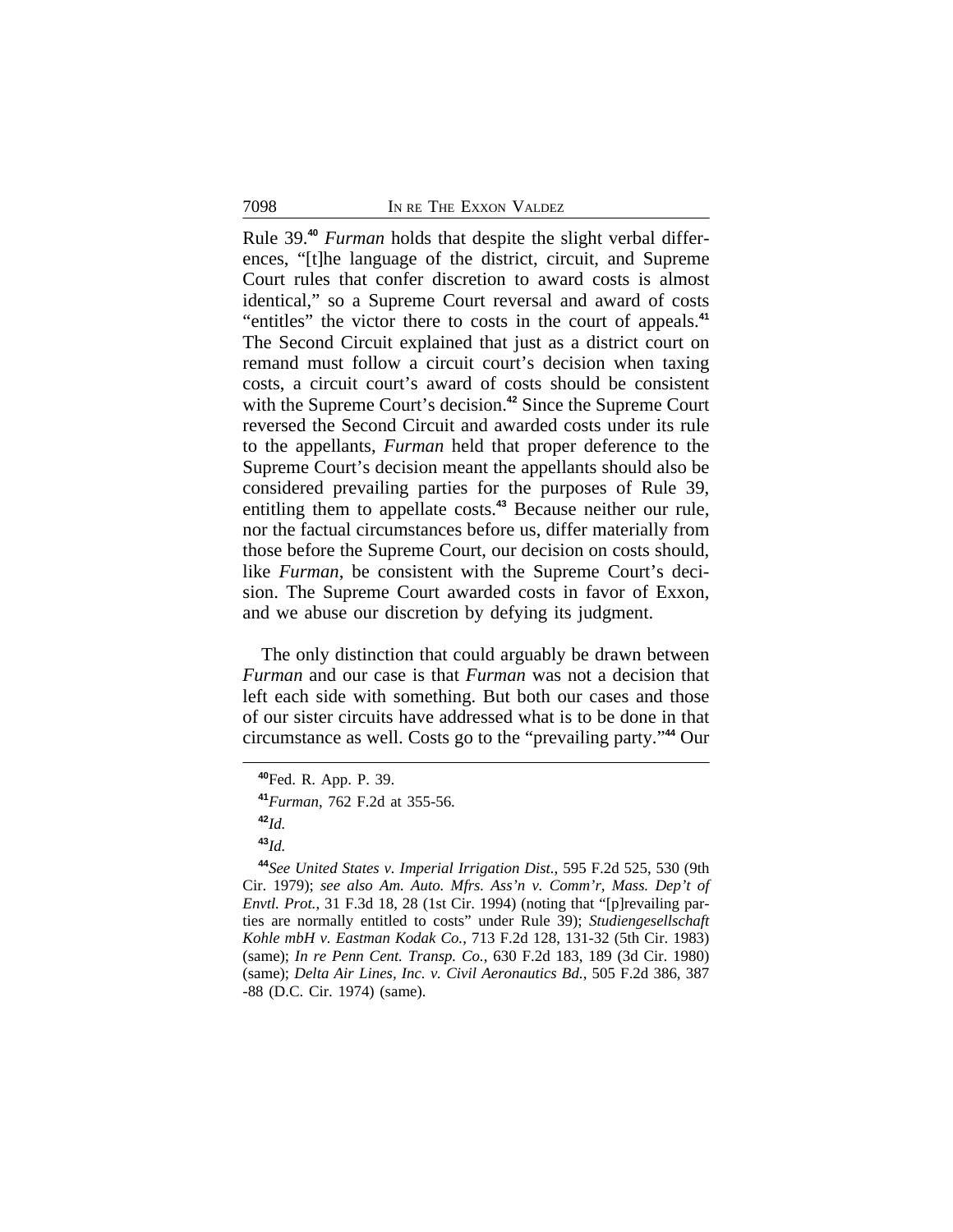case law holds that a party "need *not* prevail on every issue, or even on the 'central issue' in the case, to be considered the prevailing party." **45** A party "prevails" when it wins substantial relief; the amount of the cost award is determined by looking at the extent of the party's success.**<sup>46</sup>** As far as awards of appellate costs go, we have awarded costs to the party that "substantially and primarily prevailed on appeal." **47**

Likewise, the Seventh and Eighth Circuits both treat a defendant's success in substantially reducing the size of the damages award as meriting costs for amounts paid to obtain supersedeas bonds. The Eighth Circuit held in *Emmenegger v. Bull Moose Tube Co.***<sup>48</sup>** that when the defendants succeeded in knocking several million dollars off the plaintiffs' recovery, the defendants were properly awarded costs for the premiums on a supersedeas bond they paid to shield the money while they appealed.**<sup>49</sup>** The costs defendants got in *Emmenegger*

**<sup>45</sup>***Hashimoto v. Dalton*, 118 F.3d 671, 677 (9th Cir. 1997) (emphasis added and citation omitted); *Stivers v. Pierce*, 71 F.3d 732, 751 (9th Cir. 1995) ("If the plaintiff is only partially successful in seeking the relief, and achieves only some of the benefit sought by the litigation, he is still considered the prevailing party."); *see A&M Records, Inc. v. Napster, Inc.*, 239 F.3d 1004, 1029 (9th Cir. 2001) (awarding costs to party that "substantially and primarily prevailed on appeal"); 10 Wright et al., *supra* note 17, § 2667 (discussing analogous Federal Rule of Civil Procedure 54).

**<sup>46</sup>***See Hensley v. Eckerhart*, 461 U.S. 424, 440 (1983); *see also Aguirre v. L.A. Unified Sch. Dist.*, 461 F.3d 1114, 1121 (9th Cir. 2006) (remanding for apportionment of fees in accord with party's "degree of success"); *cf. Comedy Club, Inc. v. Improv W. Assocs.*, 553 F.3d 1277, 1294 n.18 (9th Cir. 2009) (awarding costs only on the issues on which the party prevailed pursuant to an arbitration agreement which provided for the award of costs to the "prevailing party"); *Cancellier v. Federated Dep't Stores*, 672 F.2d 1312, 1320 (9th Cir. 1982) (awarding attorneys' fees on appeal to reflect party's partial success on appeal), *abrogated on other grounds*, *Gilchrist v. Jim Slemons Imps., Inc.*, 803 F.3d 1488, 1494 (9th Cir. 1986).

**<sup>47</sup>***A&M Records*, 239 F.3d at 1029; *see also Mills ex rel. Mills v. Freeman*, 118 F.3d 727, 734-35 (11th Cir. 1997) (citing *Furman* with approval).

**<sup>48</sup>**324 F.3d 616 (8th Cir. 2003).

**<sup>49</sup>***Id.* at 626-27.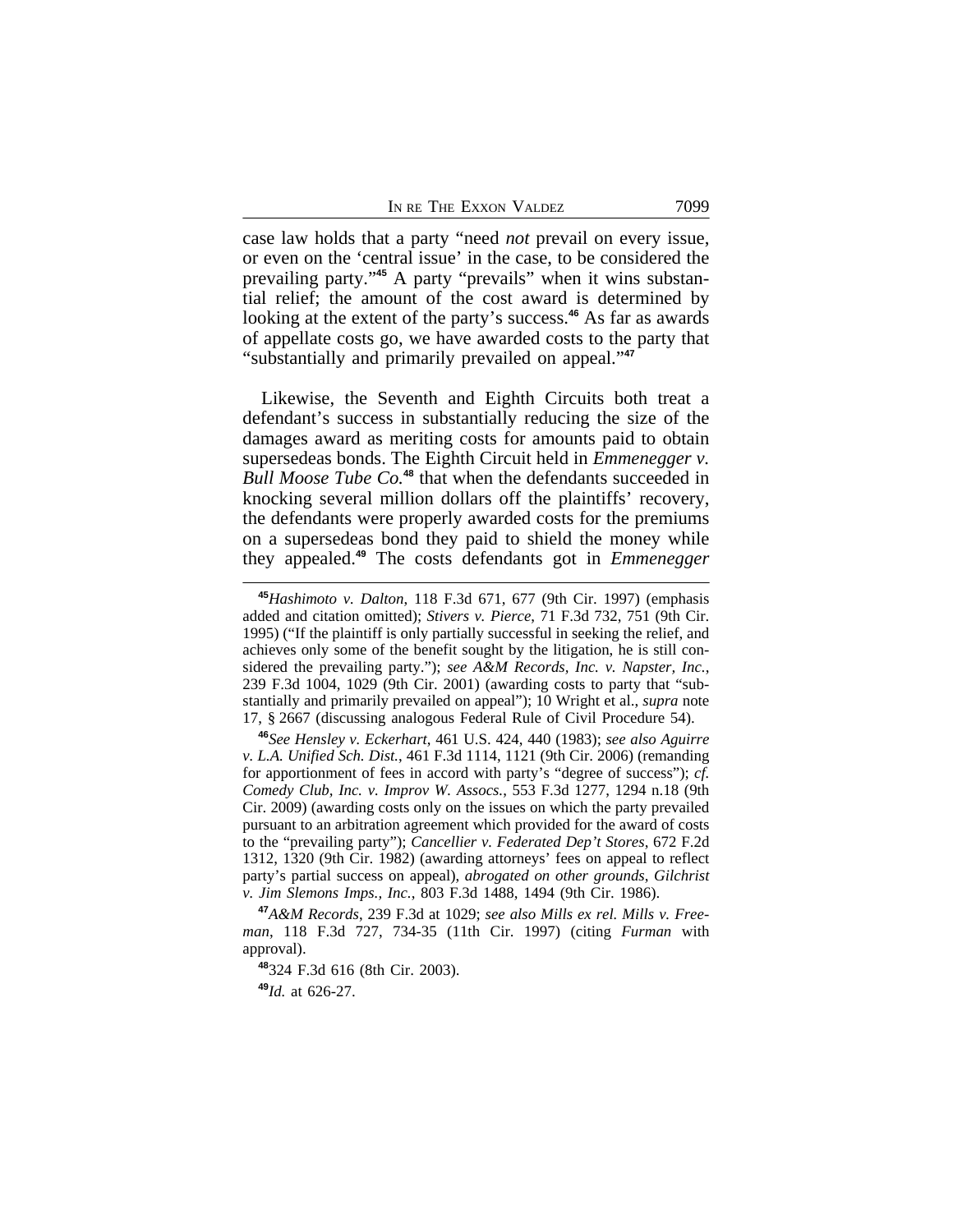were for the portion of the supersedeas bond securing the portion of the judgment the defendants got erased, not the whole thing.**<sup>50</sup>** We should exercise our discretion consistently with the Eighth Circuit's approach.

The Seventh Circuit in *Republic Tobacco Co. v. North Atlantic Trading Co.***<sup>51</sup>** likewise upheld an award of costs for supersedeas bond expenses in a partial defense victory. Even though the plaintiffs wound up with \$3 million out of a \$18.6 million jury verdict (retaining a larger percentage of the original award than the plaintiffs in this case), the Seventh Circuit held that it was a proper exercise of discretion to tax the full costs incurred for the supersedeas bond.**<sup>52</sup>** The Seventh Circuit suggested a better exercise of discretion would be the Eighth Circuit's approach, awarding as costs the amount spent to secure the portion of the judgment vacated on appeal.**<sup>53</sup>**

The majority argues for disregarding the Seventh and Eighth Circuit cases because they speak to exercises of discretion by district courts, instead of exercises by appellate courts. But the discretionary authority of district courts, circuit courts, and the Supreme Court to award costs is conferred by rules that, as *Furman* holds, are in substance the same at all three levels.**<sup>54</sup>** We, like district courts and the Supreme Court, have a duty to exercise our discretion fairly and not abuse it. These precedents explain how that discretion may be properly exercised with regard to supersedeas bond costs and split decisions on appeal.

The D.C. Circuit exercised its own discretion, and did not merely analyze a district court's exercise of discretion, in *A*

**<sup>50</sup>***Id.* **<sup>51</sup>**481 F.3d 442 (7th Cir. 2007). **<sup>52</sup>***Id.* at 448-49. **<sup>53</sup>***Id.* **<sup>54</sup>**782 F.2d at 355; *see* Fed. R. Civ. P. 54(d); Fed. R. App. 39; Sup. Ct. R. 43.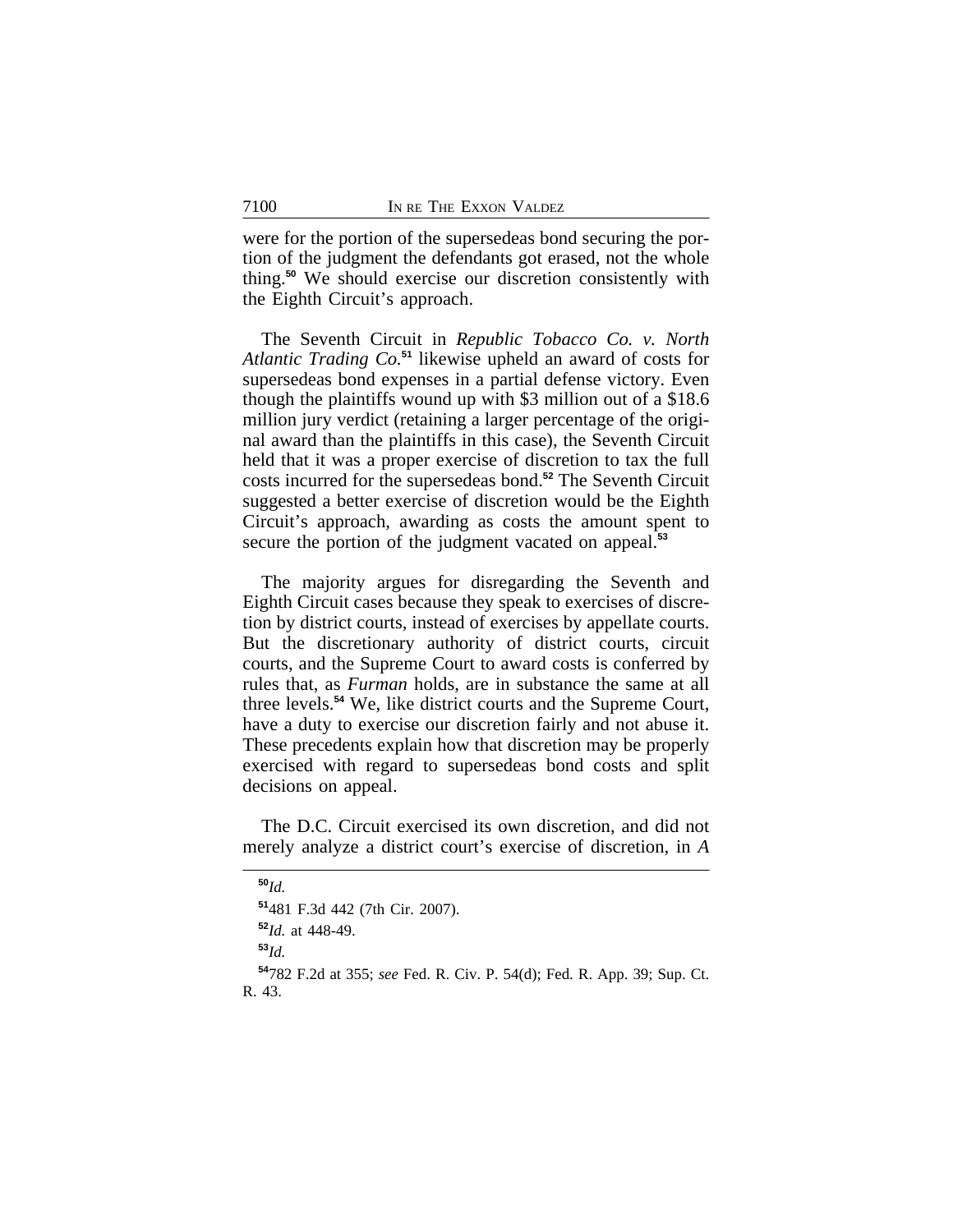IN RE THE EXXON VALDEZ 7101

*Quaker Action Group v. Andrus*, **<sup>55</sup>** a case that had gone up five times on appeal and resulted in a partial victory for each side.**<sup>56</sup>** Though neither party prevailed entirely, the D.C. Circuit made cost awards under Rule 39 in favor of the "predominately prevailing party." **<sup>57</sup>** *Quaker Action* held that the plaintiffs should recover 30% of their costs for the fifth appeal and 75% of their costs for the fourth appeal.**<sup>58</sup>**

Like the Seventh and Eighth Circuits, the D.C. Circuit awarded partial costs to the partial victor. Since the D.C. Circuit exercised its own discretion to award appellate costs in a split decision, the majority is simply cavilling when it suggests that the Seventh and Eighth Circuit decisions only speak to how circuit courts should review exercises of discretion. The majority would disregard *Quaker Action Group* because it is a "thirty-year-old out-of-circuit case." **<sup>59</sup>** Indeed it is. But our legal system has no sunset provision for precedents.**<sup>60</sup>** We use decades-old and centuries-old precedents to achieve consistency over time.

The majority rejects the "mathematical" approach to supersedeas bond costs as a "thicket," and says that awarding a partial victor the percentage of its supersedeas bond costs equal to the percentage of its victory would generate "wasteful litigation."**<sup>61</sup>** The D.C. and Eighth Circuits had no trouble with arithmetic. Spending many thousands to litigate about \$60.6 million is not "wasteful," and taking 90% of a number is fourth grade arithmetic. This percentage approach is no more

**<sup>55</sup>**559 F.2d 716 (1977) (per curiam). **<sup>56</sup>***Id.* at 718 n.1, 719.

**<sup>57</sup>***Id.* at 719. **<sup>58</sup>***Id.* **<sup>59</sup>**Maj. op. 7088. **<sup>60</sup>***See Roe v. Wade*, 410 U.S. 113 (1973); *Marbury v. Madison*, 5 U.S. (1 Cranch) 137 (1803). **<sup>61</sup>**Maj. op. 7088.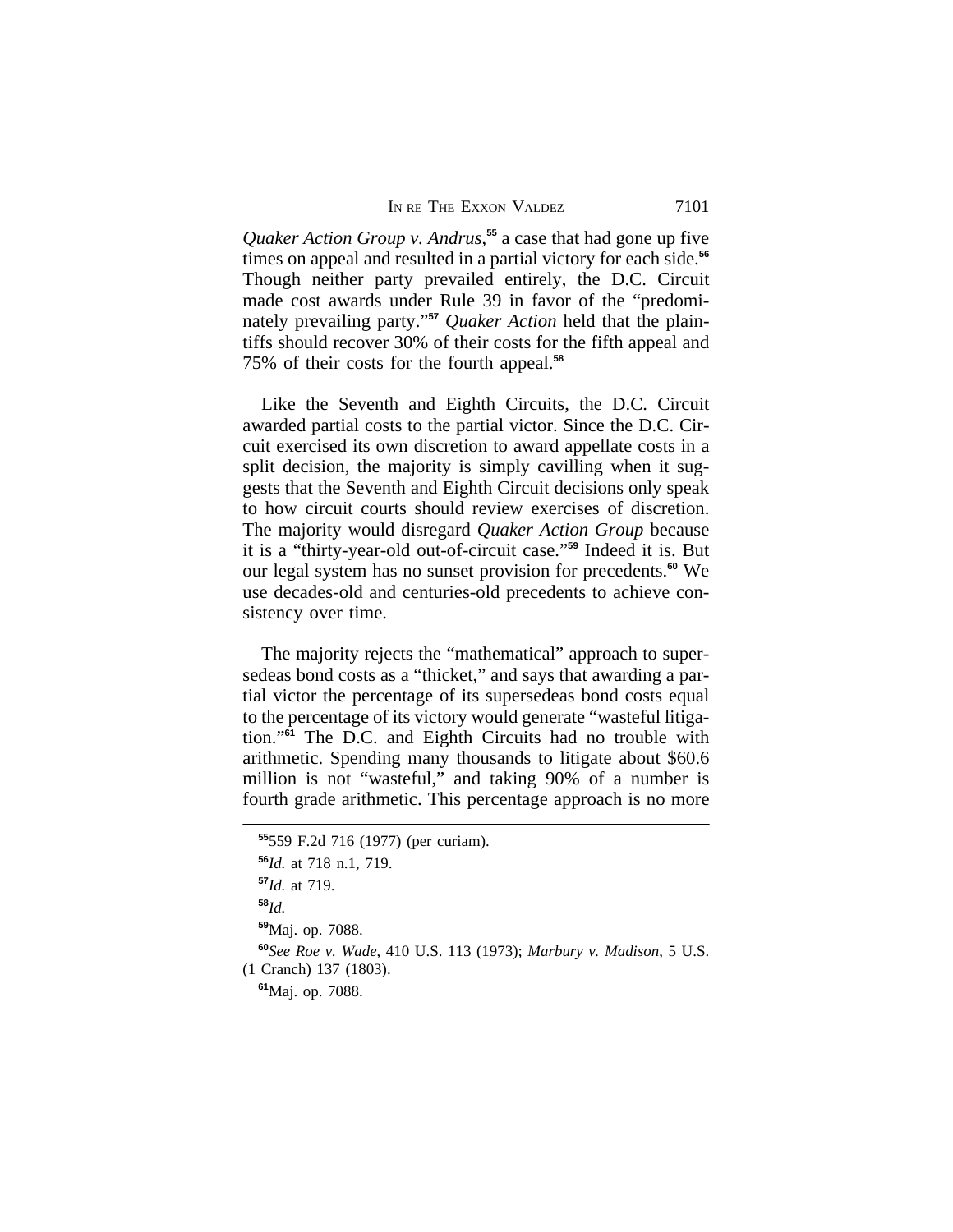complicated than calculating a tip, not much of a "thicket." Those who find it challenging could always use a calculator.

All the majority cites to support its exercise of discretion are cases in which we have not spoken to this issue at all. Every case the majority cites**<sup>62</sup>** is a split decision in which we said, "[e]ach party shall bear its own costs on appeal." Each case says that without explanation and without any indication that the costs were even disputed. None contain a holding about the apportionment of supersedeas bond expenses. None even mention Rule 39, let alone discuss when or how a court should award appellate costs under it. There are, of course, numerous split decisions in which we did the opposite and awarded costs, rather than required each party to bear their own.**<sup>63</sup>**

The problem is that majority uses these citations as decoration, as opposed to how citations are meant to be used, to assure that like cases are treated alike. We look to precedent because fairness requires that like cases be treated alike, instead of being treated differently according to how the

**<sup>62</sup>***Mendez v. County of San Bernardino*, 540 F.3d 1109, 1133 (9th Cir. 2008); *Planned Parenthood of Columbia/Willamette, Inc. v. Am. Coal. of Life Activists*, 422 F.3d 949, 967 (9th Cir. 2005); *Bains LLC v. Arco Prods. Co.*, 405 F.3d 764, 777 (9th Cir. 2005).

**<sup>63</sup>***See, e.g.*, *McCoy v. Chase Manhattan Bank, USA*, 559 F.3d 963, 972 (9th Cir. 2009); *Nigg v. U.S. Postal Serv.*, 555 F.3d 781, 790 (9th Cir. 2009); *Merrifield v. Lockyer*, 547 F.3d 978, 992 (9th Cir. 2008); *AmerisourceBergen Corp. v. Roden*, 495 F.3d 1143, 1154 (9th Cir. 2007); *Swartz v. KPMG LLP*, 476 F.3d 756, 767 (9th Cir. 2007); *Alperin v. Vatican Bank*, 410 F.3d 532, 563 (9th Cir. 2005); *Smith v. Pac. Props. & Dev. Corp.*, 358 F.3d 1097, 1107 (9th Cir. 2004); *Theofel v. Farey-Jones*, 359 F.3d 1066, 1079 (9th Cir. 2004); *Carpinteria Valley Farms, Ltd. v. County of Santa Barbara*, 344 F.3d 822, 832 (9th Cir. 2003); *Freeman v. San Diego Ass'n of Realtors*, 322 F.3d 1133, 1157 (9th Cir. 2003); *Lyons v. England*, 307 F.3d 1092, 1119 (9th Cir. 2002); *A&M Records, Inc. v. Napster, Inc.*, 239 F.3d 1004, 1029 (9th Cir. 2001); *Saridakis v. United Airlines*, 166 F.3d 1272, 1279 (9th Cir. 1999); *San Pedro Hotel Co. v. City of L.A.*, 159 F.3d 470, 479 (9th Cir. 1998).